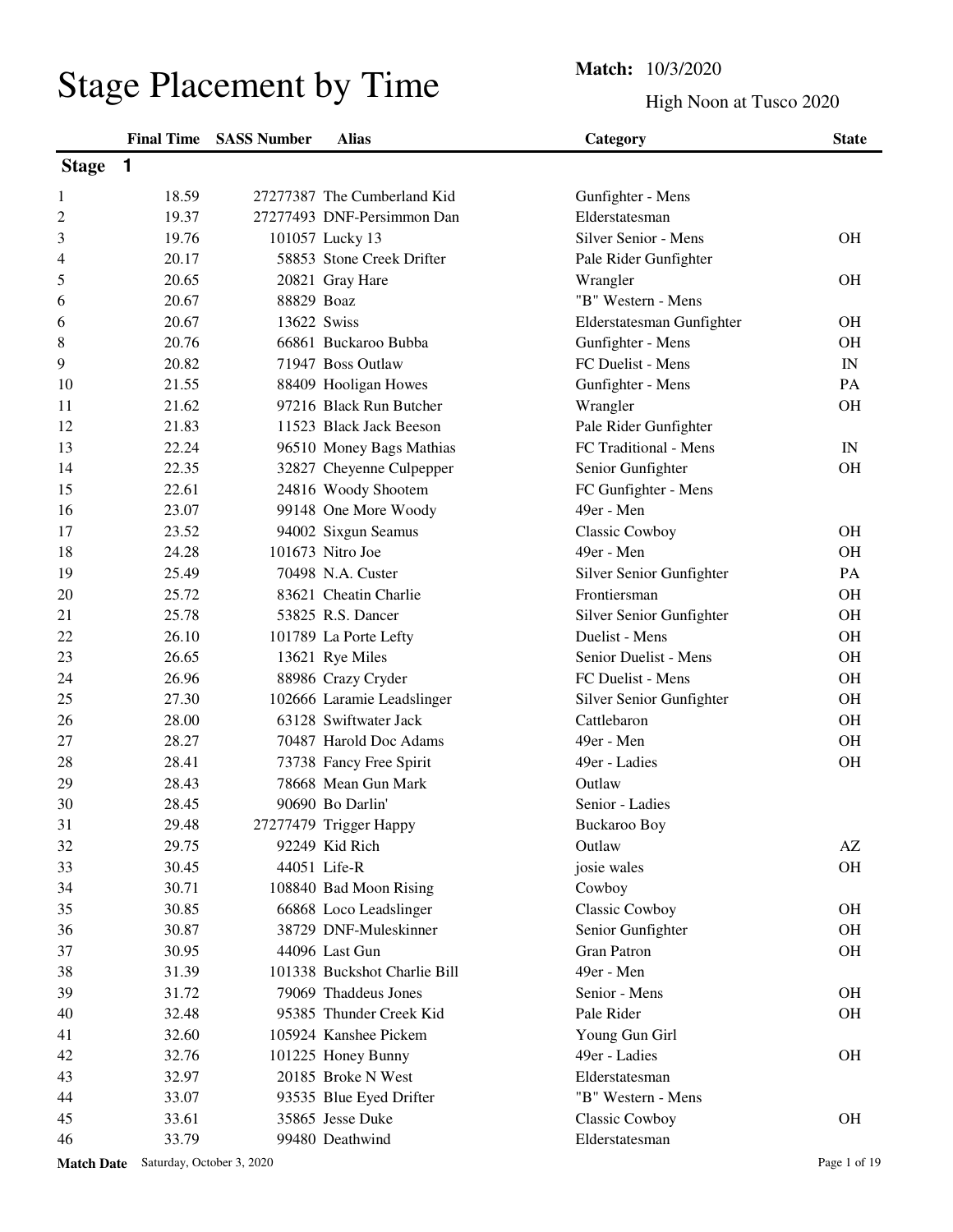|    | <b>Final Time</b> | <b>SASS Number</b> | <b>Alias</b>                  | Category                    | <b>State</b>           |
|----|-------------------|--------------------|-------------------------------|-----------------------------|------------------------|
| 47 | 33.85             |                    | 88727 Ani Two Feathers        | Senior - Ladies             | <b>OH</b>              |
| 47 | 33.85             |                    | 94037 Bobtown Cooter          | Silver Senior - Mens        | OH                     |
| 49 | 33.94             |                    | 101763 Angie Oakley           | Gunfighter - Ladies         | <b>OH</b>              |
| 50 | 34.21             |                    | 27277494 Tug River Kid        | Cattlebaron                 |                        |
| 51 | 34.24             |                    | 88082 Ole Rattlesnake         | Pale Rider Gunfighter       | <b>OH</b>              |
| 52 | 34.29             |                    | 12515 Wilbur Green Rexroat    | Elderstatesman Gunfighter   |                        |
| 53 | 34.32             |                    | 66847 Moosetracks             | Duelist - Mens              | <b>OH</b>              |
| 54 | 34.33             |                    | 71968 Marshal Coal Run Willey | Elderstatesman              |                        |
| 55 | 34.57             |                    | 99149 I.V. Woody              | 49er - Ladies               |                        |
| 56 | 35.12             |                    | 31585 Slow Poke Smith         | Frontiersman                |                        |
| 57 | 35.26             |                    | 27277492 One Eye Jack         | 49er - Men                  |                        |
| 58 | 35.30             |                    | 29047 Mike Fink               | Frontiersman                | MI                     |
| 59 | 36.31             |                    | 27277418 Ropeburn Wright      | Cowboy                      |                        |
| 60 | 36.56             |                    | 59234 Ruger Ray               | Pale Rider                  | <b>OH</b>              |
| 61 | 37.62             | 76963 Reno         |                               | 49er - Men                  |                        |
| 62 | 38.00             |                    | 96415 Cayenne Kay             | Classic Cowgirl             | <b>OH</b>              |
| 63 | 38.55             |                    | 28554 No Name                 | <b>Gran Patron</b>          | <b>OH</b>              |
| 64 | 38.79             |                    | 92250 Shirttail Bess          | FC Duelist - Ladies         | $\mathbf{A}\mathbf{Z}$ |
| 65 | 39.16             |                    | 27277483 Thomas Quigley       | Cowboy                      |                        |
| 66 | 40.79             |                    | 96591 Vix-N                   | "B" Western - Ladies        |                        |
| 67 | 41.06             |                    | 100136 Flint N. Steele        | Senior - Mens               | <b>OH</b>              |
| 68 | 42.02             |                    | 22900 Old Iron Hip            | Cattlebaron                 | <b>OH</b>              |
| 69 | 43.18             |                    | 50329 Prairie Dawg            | josie wales                 | <b>OH</b>              |
| 70 | 43.34             |                    | 33226 John Lee                | Senior Duelist - Mens       | <b>OH</b>              |
| 71 | 44.72             |                    | 50543 Kit Coleen              | Duelist - Ladies            | <b>OH</b>              |
| 72 | 45.48             |                    | 59198 Shenango Joe            | <b>Gran Patron</b>          | OH                     |
| 73 | 46.18             |                    | 88356 Twitchy                 | Duelist - Mens              | OH                     |
| 74 | 47.25             |                    | 73063 Frontier Lone Rider     | Elderstatesman              | WV                     |
| 75 | 47.26             |                    | 18346 Rogues Pierre           | Silver Senior - Mens        |                        |
| 76 | 47.28             |                    | 102153 Bourbon Doc            | FC Duelist - Mens           |                        |
| 77 | 48.26             |                    | 14513 Coffinmaker             | Frontiersman Gunfighter     | PA                     |
| 78 | 49.22             |                    | 98005 Sew Cantina             | Lady Wrangler               | OH                     |
| 79 | 53.44             |                    | 38728 DNF-J.J. Medicine Wind  | <b>J.W. SILVER SENIOR</b>   | <b>OH</b>              |
| 80 | 54.56             |                    | 27277482 Mean Christine       | Cowgirl                     |                        |
| 81 | 58.43             |                    | 90942 Blastin' Brad           | Cowboy                      | <b>OH</b>              |
| 82 | 58.87             |                    | 27277372 Lonesome Lill        | Senior - Ladies             | <b>OH</b>              |
| 83 | 60.51             |                    | 107643 Turkey Flat's Jack     | FC Gunfighter - Mens        |                        |
| 84 | 61.96             |                    | 95476 Random Lee              | Pale Rider                  |                        |
| 85 | 61.97             |                    | 12516 Rose Louise Reasoner    | Lady Senior Gunfighter      |                        |
| 86 | 64.38             |                    | 106615 Peachy                 | <b>Silver Senior Ladies</b> |                        |
| 87 | 65.34             |                    | 27277448 Dancin Dan           | Silver Senior Gunfighter    |                        |
| 88 | 66.78             |                    | 7127 DNF-Ace Deuce            | 49er - Men                  | <b>OH</b>              |
| 89 | 67.01             |                    | 105837 Skinny Kinny           | <b>Classic Cowboy</b>       |                        |
| 90 | 73.17             |                    | 109910 Bulldogger Dan         | Silver Senior - Mens        |                        |
| 91 | 999.00            |                    | 41270 DNF-Rodent              | Cattlebaron                 | MI                     |
|    |                   |                    |                               |                             |                        |

| <b>Match Date</b> Saturday, October 3, 2020 |            |                             |                      | Page 2 of 19 |
|---------------------------------------------|------------|-----------------------------|----------------------|--------------|
| 24.20                                       | 88829 Boaz |                             | "B" Western - Mens   |              |
| 21.86                                       |            | 101057 Lucky 13             | Silver Senior - Mens | OН           |
| 18.46                                       |            | 27277387 The Cumberland Kid | Gunfighter - Mens    |              |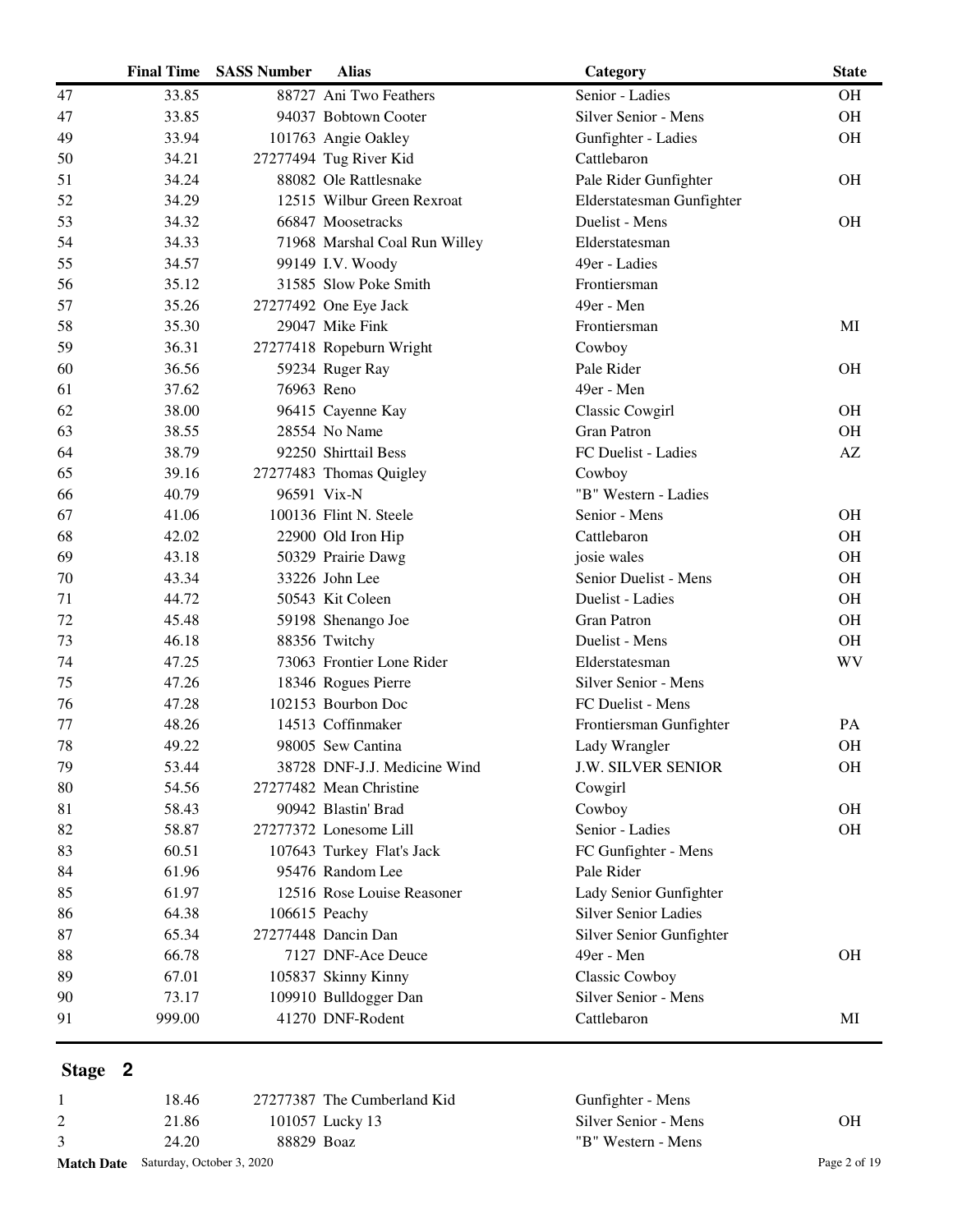|    | <b>Final Time</b> | <b>SASS Number</b> | <b>Alias</b>                  | Category                  | <b>State</b>             |
|----|-------------------|--------------------|-------------------------------|---------------------------|--------------------------|
| 4  | 24.28             |                    | 27277493 DNF-Persimmon Dan    | Elderstatesman            |                          |
| 5  | 24.30             |                    | 71947 Boss Outlaw             | FC Duelist - Mens         | IN                       |
| 6  | 24.36             |                    | 101338 Buckshot Charlie Bill  | 49er - Men                |                          |
| 7  | 24.46             |                    | 88986 Crazy Cryder            | FC Duelist - Mens         | <b>OH</b>                |
| 8  | 25.03             | 13622 Swiss        |                               | Elderstatesman Gunfighter | <b>OH</b>                |
| 9  | 25.96             |                    | 58853 Stone Creek Drifter     | Pale Rider Gunfighter     |                          |
| 10 | 26.57             |                    | 88409 Hooligan Howes          | Gunfighter - Mens         | PA                       |
| 11 | 26.92             |                    | 32827 Cheyenne Culpepper      | Senior Gunfighter         | <b>OH</b>                |
| 12 | 26.99             |                    | 11523 Black Jack Beeson       | Pale Rider Gunfighter     |                          |
| 13 | 27.46             |                    | 96510 Money Bags Mathias      | FC Traditional - Mens     | $\ensuremath{\text{IN}}$ |
| 14 | 27.66             |                    | 97216 Black Run Butcher       | Wrangler                  | <b>OH</b>                |
| 15 | 28.69             |                    | 20821 Gray Hare               | Wrangler                  | <b>OH</b>                |
| 16 | 29.03             |                    | 66861 Buckaroo Bubba          | Gunfighter - Mens         | <b>OH</b>                |
| 16 | 29.03             |                    | 90942 Blastin' Brad           | Cowboy                    | OH                       |
| 18 | 29.54             |                    | 83621 Cheatin Charlie         | Frontiersman              | <b>OH</b>                |
| 19 | 29.99             |                    | 78668 Mean Gun Mark           | Outlaw                    |                          |
| 20 | 30.13             |                    | 93535 Blue Eyed Drifter       | "B" Western - Mens        |                          |
| 21 | 30.36             |                    | 94002 Sixgun Seamus           | Classic Cowboy            | <b>OH</b>                |
| 22 | 30.59             |                    | 66868 Loco Leadslinger        | Classic Cowboy            | <b>OH</b>                |
| 23 | 31.43             |                    | 70498 N.A. Custer             | Silver Senior Gunfighter  | PA                       |
| 24 | 32.39             |                    | 27277483 Thomas Quigley       | Cowboy                    |                          |
| 25 | 32.55             |                    | 24816 Woody Shootem           | FC Gunfighter - Mens      |                          |
| 26 | 33.27             |                    | 79069 Thaddeus Jones          | Senior - Mens             | <b>OH</b>                |
| 27 | 33.73             |                    | 99148 One More Woody          | 49er - Men                |                          |
| 28 | 34.39             |                    | 63128 Swiftwater Jack         | Cattlebaron               | <b>OH</b>                |
| 29 | 34.70             |                    | 90690 Bo Darlin'              | Senior - Ladies           |                          |
| 30 | 34.90             |                    | 108840 Bad Moon Rising        | Cowboy                    |                          |
| 31 | 34.98             |                    | 101789 La Porte Lefty         | Duelist - Mens            | <b>OH</b>                |
| 32 | 36.45             |                    | 96591 Vix-N                   | "B" Western - Ladies      |                          |
| 33 | 37.05             |                    | 33226 John Lee                | Senior Duelist - Mens     | <b>OH</b>                |
| 34 | 37.13             |                    | 13621 Rye Miles               | Senior Duelist - Mens     | <b>OH</b>                |
| 35 | 37.24             |                    | 31585 Slow Poke Smith         | Frontiersman              |                          |
| 36 | 37.26             |                    | 88356 Twitchy                 | Duelist - Mens            | <b>OH</b>                |
| 37 | 37.29             |                    | 59234 Ruger Ray               | Pale Rider                | OH                       |
| 38 | 37.30             |                    | 53825 R.S. Dancer             | Silver Senior Gunfighter  | <b>OH</b>                |
| 39 | 38.49             |                    | 12515 Wilbur Green Rexroat    | Elderstatesman Gunfighter |                          |
| 40 | 38.51             |                    | 95385 Thunder Creek Kid       | Pale Rider                | <b>OH</b>                |
| 41 | 38.63             |                    | 105837 Skinny Kinny           | Classic Cowboy            |                          |
| 42 | 38.89             |                    | 38729 DNF-Muleskinner         | Senior Gunfighter         | <b>OH</b>                |
| 43 | 39.20             |                    | 101673 Nitro Joe              | 49er - Men                | <b>OH</b>                |
| 44 | 39.29             |                    | 66847 Moosetracks             | Duelist - Mens            | <b>OH</b>                |
| 45 | 39.34             |                    | 88082 Ole Rattlesnake         | Pale Rider Gunfighter     | <b>OH</b>                |
| 46 | 39.73             |                    | 107643 Turkey Flat's Jack     | FC Gunfighter - Mens      |                          |
| 47 | 40.24             |                    | 35865 Jesse Duke              | Classic Cowboy            | <b>OH</b>                |
| 48 | 44.03             |                    | 70487 Harold Doc Adams        | 49er - Men                | <b>OH</b>                |
| 49 | 44.28             |                    | 73063 Frontier Lone Rider     | Elderstatesman            | <b>WV</b>                |
| 50 | 45.05             |                    | 71968 Marshal Coal Run Willey | Elderstatesman            |                          |
| 51 | 45.41             |                    | 101225 Honey Bunny            | 49er - Ladies             | <b>OH</b>                |
| 52 | 46.07             |                    | 29047 Mike Fink               | Frontiersman              | MI                       |
| 53 | 46.51             |                    | 88727 Ani Two Feathers        | Senior - Ladies           | OH                       |
|    |                   |                    |                               |                           |                          |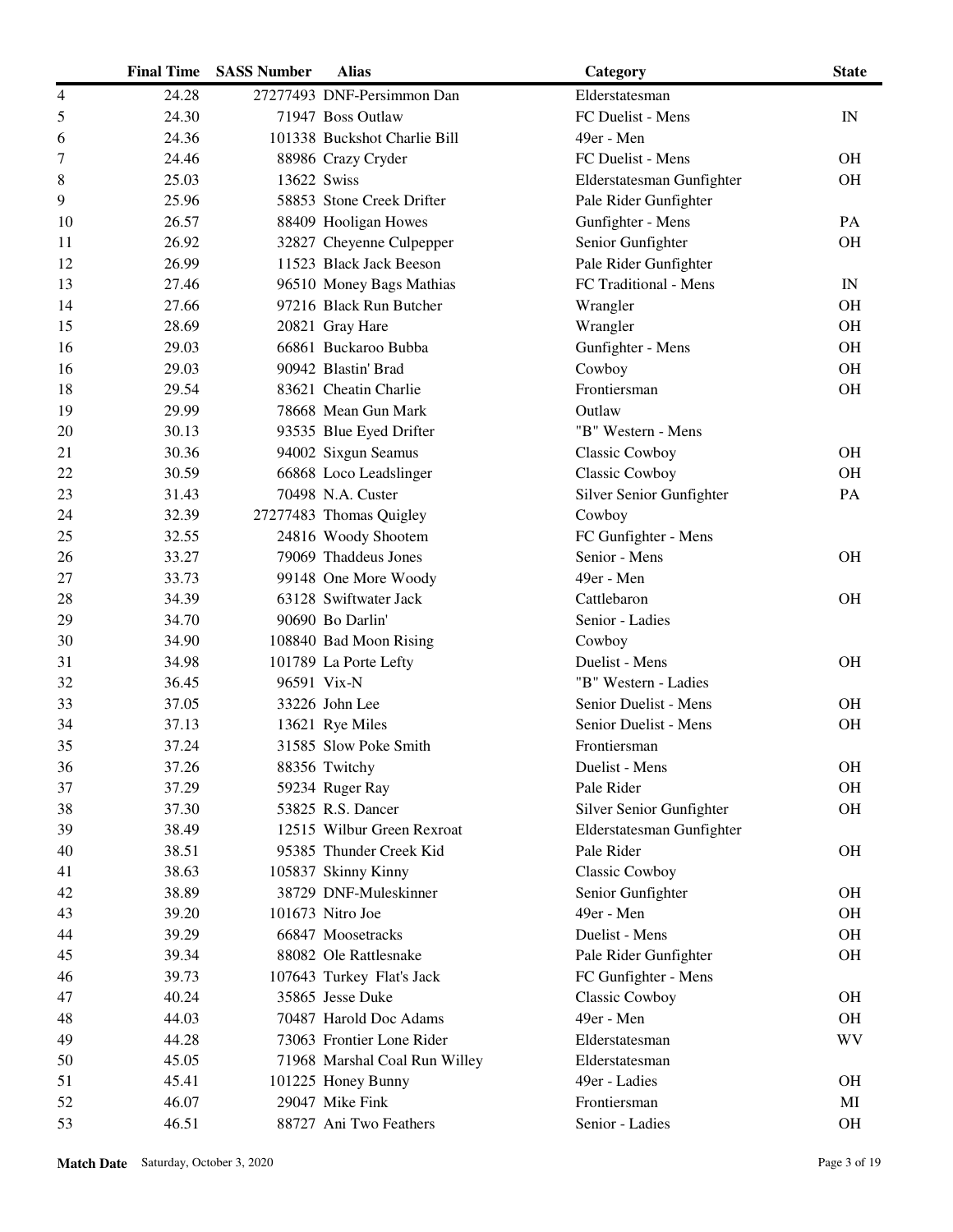|                   | <b>Final Time</b> | <b>SASS Number</b>        | <b>Alias</b>                 | Category                    | <b>State</b>           |
|-------------------|-------------------|---------------------------|------------------------------|-----------------------------|------------------------|
| 54                | 46.52             |                           | 105924 Kanshee Pickem        | Young Gun Girl              |                        |
| 55                | 46.81             |                           | 92250 Shirttail Bess         | FC Duelist - Ladies         | AZ                     |
| 56                | 46.93             |                           | 102666 Laramie Leadslinger   | Silver Senior Gunfighter    | <b>OH</b>              |
| 57                | 48.37             |                           | 96415 Cayenne Kay            | Classic Cowgirl             | <b>OH</b>              |
| 58                | 48.83             |                           | 27277418 Ropeburn Wright     | Cowboy                      |                        |
| 59                | 49.15             |                           | 44096 Last Gun               | <b>Gran Patron</b>          | <b>OH</b>              |
| 60                | 49.23             |                           | 59198 Shenango Joe           | <b>Gran Patron</b>          | <b>OH</b>              |
| 61                | 49.54             |                           | 92249 Kid Rich               | Outlaw                      | AZ                     |
| 62                | 49.89             |                           | 20185 Broke N West           | Elderstatesman              |                        |
| 63                | 49.91             | 76963 Reno                |                              | 49er - Men                  |                        |
| 64                | 50.74             |                           | 94037 Bobtown Cooter         | Silver Senior - Mens        | <b>OH</b>              |
| 65                | 51.14             |                           | 101763 Angie Oakley          | Gunfighter - Ladies         | <b>OH</b>              |
| 66                | 51.34             |                           | 50543 Kit Coleen             | Duelist - Ladies            | <b>OH</b>              |
| 67                | 51.72             |                           | 22900 Old Iron Hip           | Cattlebaron                 | OH                     |
| 68                | 52.33             |                           | 28554 No Name                | <b>Gran Patron</b>          | <b>OH</b>              |
| 69                | 53.42             |                           | 14513 Coffinmaker            | Frontiersman Gunfighter     | PA                     |
| 70                | 54.61             |                           | 27277492 One Eye Jack        | 49er - Men                  |                        |
| 71                | 54.64             |                           | 99149 I.V. Woody             | 49er - Ladies               |                        |
| 72                | 54.73             |                           | 27277482 Mean Christine      | Cowgirl                     |                        |
| 73                | 55.29             |                           | 27277448 Dancin Dan          | Silver Senior Gunfighter    |                        |
| 74                | 57.91             |                           | 99480 Deathwind              | Elderstatesman              |                        |
| 75                | 58.28             |                           | 44051 Life-R                 | josie wales                 | <b>OH</b>              |
| 76                | 58.35             |                           | 73738 Fancy Free Spirit      | 49er - Ladies               | <b>OH</b>              |
| 77                | 61.53             |                           | 27277479 Trigger Happy       | <b>Buckaroo Boy</b>         |                        |
| 78                | 62.60             |                           | 18346 Rogues Pierre          | Silver Senior - Mens        |                        |
| 79                | 63.94             |                           | 102153 Bourbon Doc           | FC Duelist - Mens           |                        |
| 80                | 65.06             |                           | 27277494 Tug River Kid       | Cattlebaron                 |                        |
| 81                | 65.97             |                           | 95476 Random Lee             | Pale Rider                  |                        |
| 82                | 71.90             |                           | 38728 DNF-J.J. Medicine Wind | <b>J.W. SILVER SENIOR</b>   | <b>OH</b>              |
| 83                | 75.90             |                           | 100136 Flint N. Steele       | Senior - Mens               | OH                     |
| 84                | 79.08             |                           | 50329 Prairie Dawg           | josie wales                 | <b>OH</b>              |
| 85                | 84.68             |                           | 12516 Rose Louise Reasoner   | Lady Senior Gunfighter      |                        |
| 86                | 88.77             |                           | 27277372 Lonesome Lill       | Senior - Ladies             | <b>OH</b>              |
| 87                | 89.26             |                           | 7127 DNF-Ace Deuce           | 49er - Men                  | <b>OH</b>              |
| 88                | 89.63             |                           | 106615 Peachy                | <b>Silver Senior Ladies</b> |                        |
| 89                | 145.49            |                           | 109910 Bulldogger Dan        | Silver Senior - Mens        |                        |
| 90                | 150.00            |                           | 98005 Sew Cantina            | Lady Wrangler               | <b>OH</b>              |
| 91                | 999.00            |                           | 41270 DNF-Rodent             | Cattlebaron                 | $\mathbf{M}\mathbf{I}$ |
| Stage 3           |                   |                           |                              |                             |                        |
| 1                 | 21.26             |                           | 32827 Cheyenne Culpepper     | Senior Gunfighter           | <b>OH</b>              |
| $\overline{c}$    | 21.73             |                           | 27277387 The Cumberland Kid  | Gunfighter - Mens           |                        |
| 3                 | 22.52             |                           | 101057 Lucky 13              | Silver Senior - Mens        | <b>OH</b>              |
| 4                 | 23.49             |                           | 71947 Boss Outlaw            | FC Duelist - Mens           | IN                     |
| 5                 | 24.75             |                           | 58853 Stone Creek Drifter    | Pale Rider Gunfighter       |                        |
| 6                 | 26.57             |                           | 96510 Money Bags Mathias     | FC Traditional - Mens       | IN                     |
| 7                 | 26.74             |                           | 99148 One More Woody         | 49er - Men                  |                        |
| 8                 | 27.37             |                           | 97216 Black Run Butcher      | Wrangler                    | <b>OH</b>              |
| 9                 | 27.47             | 88829 Boaz                |                              | "B" Western - Mens          |                        |
| 10                | 27.74             |                           | 66861 Buckaroo Bubba         | Gunfighter - Mens           | <b>OH</b>              |
| <b>Match Date</b> |                   | Saturday, October 3, 2020 |                              |                             | Page 4 of 19           |
|                   |                   |                           |                              |                             |                        |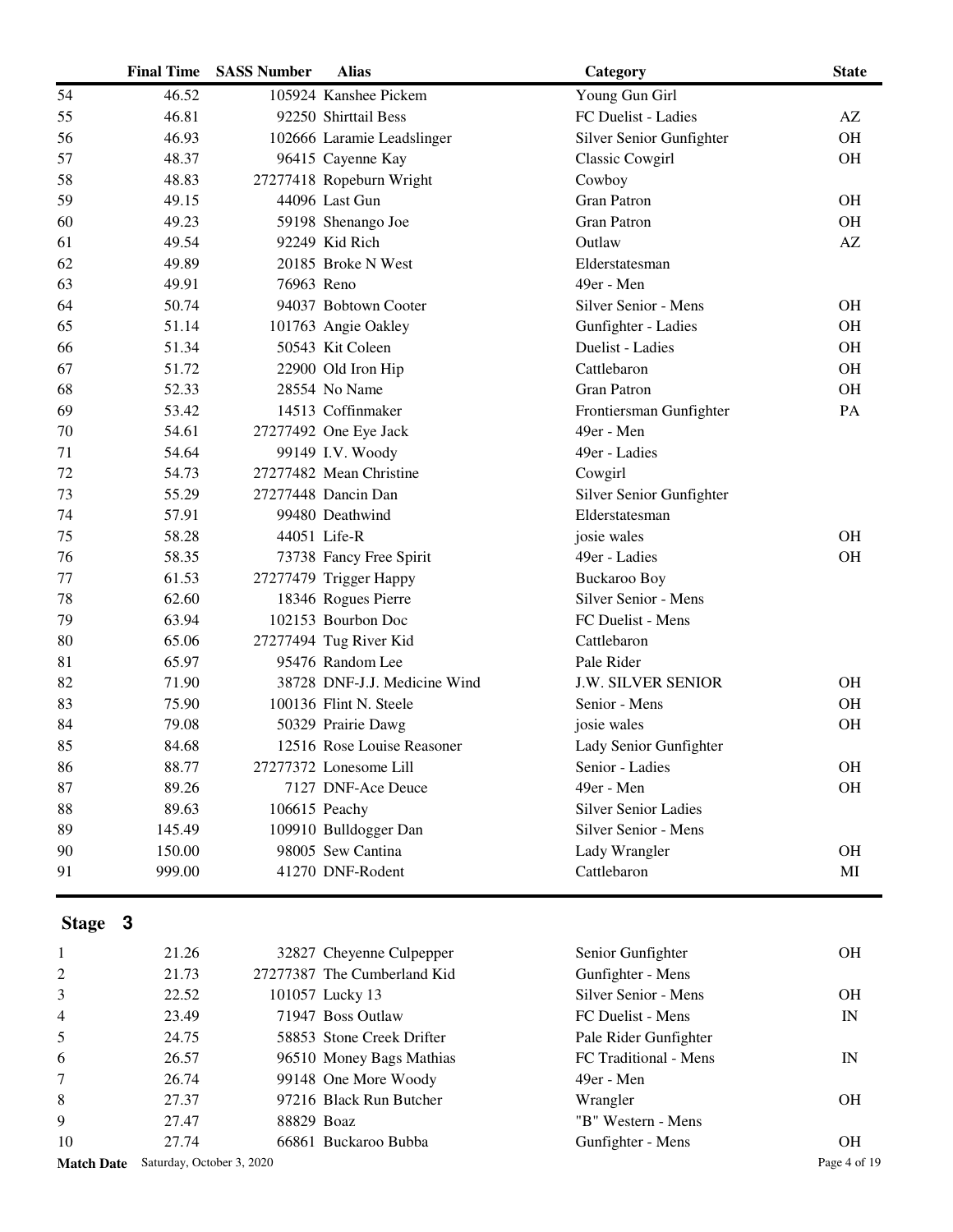|    | <b>Final Time</b> | <b>SASS Number</b> | <b>Alias</b>                 | Category                  | <b>State</b> |
|----|-------------------|--------------------|------------------------------|---------------------------|--------------|
| 11 | 27.83             |                    | 93535 Blue Eyed Drifter      | "B" Western - Mens        |              |
| 12 | 27.87             |                    | 11523 Black Jack Beeson      | Pale Rider Gunfighter     |              |
| 13 | 28.47             |                    | 101789 La Porte Lefty        | Duelist - Mens            | <b>OH</b>    |
| 14 | 28.63             |                    | 88409 Hooligan Howes         | Gunfighter - Mens         | PA           |
| 14 | 28.63             | 13622 Swiss        |                              | Elderstatesman Gunfighter | <b>OH</b>    |
| 16 | 29.02             |                    | 90942 Blastin' Brad          | Cowboy                    | <b>OH</b>    |
| 17 | 30.02             |                    | 20821 Gray Hare              | Wrangler                  | <b>OH</b>    |
| 18 | 30.15             |                    | 88986 Crazy Cryder           | FC Duelist - Mens         | <b>OH</b>    |
| 19 | 30.56             |                    | 83621 Cheatin Charlie        | Frontiersman              | <b>OH</b>    |
| 20 | 30.67             |                    | 101673 Nitro Joe             | 49er - Men                | OH           |
| 21 | 30.72             |                    | 70498 N.A. Custer            | Silver Senior Gunfighter  | PA           |
| 22 | 30.86             |                    | 24816 Woody Shootem          | FC Gunfighter - Mens      |              |
| 23 | 31.22             |                    | 66868 Loco Leadslinger       | <b>Classic Cowboy</b>     | <b>OH</b>    |
| 24 | 31.35             |                    | 101338 Buckshot Charlie Bill | 49er - Men                |              |
| 25 | 32.21             |                    | 27277479 Trigger Happy       | <b>Buckaroo Boy</b>       |              |
| 26 | 32.70             |                    | 70487 Harold Doc Adams       | 49er - Men                | <b>OH</b>    |
| 27 | 33.03             |                    | 73738 Fancy Free Spirit      | 49er - Ladies             | <b>OH</b>    |
| 28 | 33.98             |                    | 105924 Kanshee Pickem        | Young Gun Girl            |              |
| 29 | 34.10             |                    | 101763 Angie Oakley          | Gunfighter - Ladies       | <b>OH</b>    |
| 30 | 34.97             |                    | 90690 Bo Darlin'             | Senior - Ladies           |              |
| 31 | 35.02             |                    | 35865 Jesse Duke             | Classic Cowboy            | <b>OH</b>    |
| 32 | 35.22             |                    | 94037 Bobtown Cooter         | Silver Senior - Mens      | <b>OH</b>    |
| 33 | 35.27             |                    | 38729 DNF-Muleskinner        | Senior Gunfighter         | <b>OH</b>    |
| 34 | 35.69             |                    | 53825 R.S. Dancer            | Silver Senior Gunfighter  | <b>OH</b>    |
| 35 | 36.15             |                    | 63128 Swiftwater Jack        | Cattlebaron               | <b>OH</b>    |
| 36 | 36.25             |                    | 88356 Twitchy                | Duelist - Mens            | $\rm OH$     |
| 37 | 36.42             | 76963 Reno         |                              | 49er - Men                |              |
| 38 | 36.72             |                    | 44096 Last Gun               | <b>Gran Patron</b>        | <b>OH</b>    |
| 39 | 36.82             |                    | 96591 Vix-N                  | "B" Western - Ladies      |              |
| 40 | 37.13             |                    | 29047 Mike Fink              | Frontiersman              | MI           |
| 41 | 37.21             |                    | 95385 Thunder Creek Kid      | Pale Rider                | <b>OH</b>    |
| 42 | 37.22             |                    | 94002 Sixgun Seamus          | Classic Cowboy            | OH           |
| 43 | 37.26             |                    | 105837 Skinny Kinny          | <b>Classic Cowboy</b>     |              |
| 44 | 37.29             |                    | 59234 Ruger Ray              | Pale Rider                | OH           |
| 45 | 38.27             |                    | 27277483 Thomas Quigley      | Cowboy                    |              |
| 46 | 38.54             |                    | 31585 Slow Poke Smith        | Frontiersman              |              |
| 47 | 38.84             |                    | 79069 Thaddeus Jones         | Senior - Mens             | <b>OH</b>    |
| 48 | 39.46             |                    | 108840 Bad Moon Rising       | Cowboy                    |              |
| 49 | 39.50             |                    | 88082 Ole Rattlesnake        | Pale Rider Gunfighter     | <b>OH</b>    |
| 50 | 40.04             |                    | 28554 No Name                | <b>Gran Patron</b>        | <b>OH</b>    |
| 51 | 40.65             |                    | 66847 Moosetracks            | Duelist - Mens            | <b>OH</b>    |
| 52 | 40.82             |                    | 78668 Mean Gun Mark          | Outlaw                    |              |
| 53 | 41.29             |                    | 99480 Deathwind              | Elderstatesman            |              |
| 54 | 41.32             |                    | 92250 Shirttail Bess         | FC Duelist - Ladies       | AZ           |
| 55 | 41.42             |                    | 20185 Broke N West           | Elderstatesman            |              |
| 56 | 41.64             |                    | 33226 John Lee               | Senior Duelist - Mens     | <b>OH</b>    |
| 57 | 42.05             |                    | 101225 Honey Bunny           | 49er - Ladies             | OH           |
| 58 | 43.04             |                    | 107643 Turkey Flat's Jack    | FC Gunfighter - Mens      |              |
| 59 | 43.48             |                    | 12515 Wilbur Green Rexroat   | Elderstatesman Gunfighter |              |
| 60 | 44.38             |                    | 88727 Ani Two Feathers       | Senior - Ladies           | <b>OH</b>    |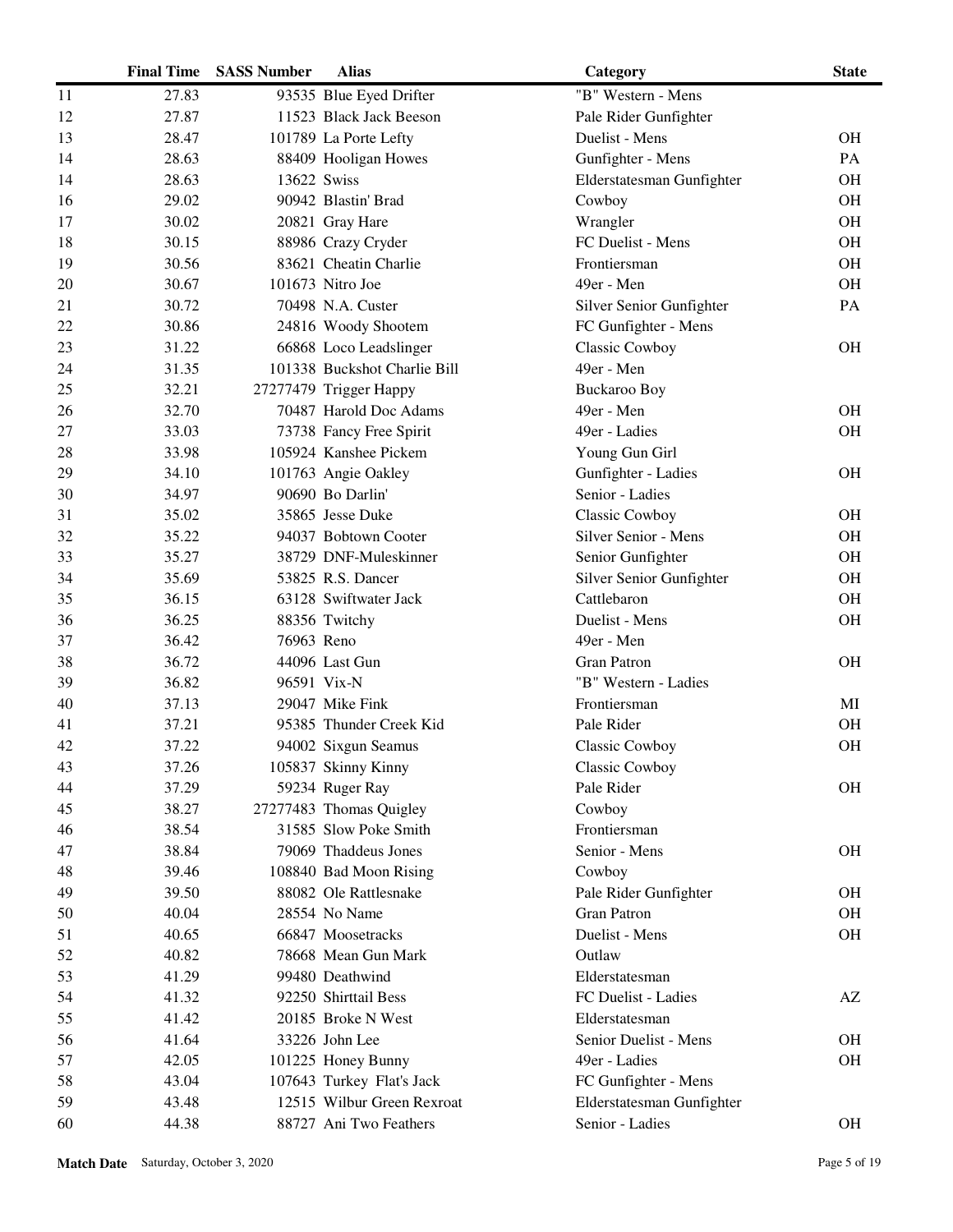|    | <b>Final Time</b> | <b>SASS Number</b> | <b>Alias</b>                  | Category                    | <b>State</b> |
|----|-------------------|--------------------|-------------------------------|-----------------------------|--------------|
| 61 | 45.09             |                    | 27277493 DNF-Persimmon Dan    | Elderstatesman              |              |
| 62 | 45.39             |                    | 99149 I.V. Woody              | 49er - Ladies               |              |
| 63 | 45.67             |                    | 92249 Kid Rich                | Outlaw                      | AZ           |
| 64 | 46.04             |                    | 102666 Laramie Leadslinger    | Silver Senior Gunfighter    | <b>OH</b>    |
| 65 | 46.43             |                    | 27277492 One Eye Jack         | 49er - Men                  |              |
| 66 | 47.28             |                    | 73063 Frontier Lone Rider     | Elderstatesman              | <b>WV</b>    |
| 67 | 48.28             |                    | 22900 Old Iron Hip            | Cattlebaron                 | <b>OH</b>    |
| 68 | 49.75             |                    | 100136 Flint N. Steele        | Senior - Mens               | OH           |
| 69 | 49.99             |                    | 18346 Rogues Pierre           | Silver Senior - Mens        |              |
| 70 | 50.85             |                    | 27277482 Mean Christine       | Cowgirl                     |              |
| 71 | 53.23             |                    | 44051 Life-R                  | josie wales                 | <b>OH</b>    |
| 72 | 53.57             |                    | 50543 Kit Coleen              | Duelist - Ladies            | OH           |
| 73 | 53.64             |                    | 27277494 Tug River Kid        | Cattlebaron                 |              |
| 74 | 53.67             |                    | 59198 Shenango Joe            | <b>Gran Patron</b>          | <b>OH</b>    |
| 75 | 55.32             |                    | 71968 Marshal Coal Run Willey | Elderstatesman              |              |
| 76 | 55.78             |                    | 12516 Rose Louise Reasoner    | Lady Senior Gunfighter      |              |
| 77 | 56.98             |                    | 27277448 Dancin Dan           | Silver Senior Gunfighter    |              |
| 78 | 57.89             |                    | 14513 Coffinmaker             | Frontiersman Gunfighter     | PA           |
| 79 | 59.32             |                    | 13621 Rye Miles               | Senior Duelist - Mens       | <b>OH</b>    |
| 80 | 60.55             |                    | 102153 Bourbon Doc            | FC Duelist - Mens           |              |
| 81 | 65.63             |                    | 98005 Sew Cantina             | Lady Wrangler               | <b>OH</b>    |
| 82 | 65.94             |                    | 96415 Cayenne Kay             | Classic Cowgirl             | <b>OH</b>    |
| 83 | 66.44             |                    | 106615 Peachy                 | <b>Silver Senior Ladies</b> |              |
| 84 | 66.46             |                    | 38728 DNF-J.J. Medicine Wind  | <b>J.W. SILVER SENIOR</b>   | <b>OH</b>    |
| 85 | 69.03             |                    | 27277372 Lonesome Lill        | Senior - Ladies             | OH           |
| 86 | 69.73             |                    | 50329 Prairie Dawg            | josie wales                 | OH           |
| 87 | 70.37             |                    | 27277418 Ropeburn Wright      | Cowboy                      |              |
| 88 | 73.90             |                    | 109910 Bulldogger Dan         | Silver Senior - Mens        |              |
| 89 | 79.40             |                    | 95476 Random Lee              | Pale Rider                  |              |
| 90 | 110.51            |                    | 7127 DNF-Ace Deuce            | 49er - Men                  | <b>OH</b>    |
| 91 | 999.00            |                    | 41270 DNF-Rodent              | Cattlebaron                 | MI           |

| 1              | 22.40 |             | 32827 Cheyenne Culpepper     | Senior Gunfighter         | <b>OH</b> |
|----------------|-------|-------------|------------------------------|---------------------------|-----------|
| $\overline{c}$ | 23.21 |             | 101057 Lucky 13              | Silver Senior - Mens      | <b>OH</b> |
| 3              | 23.48 |             | 27277387 The Cumberland Kid  | Gunfighter - Mens         |           |
| 4              | 24.36 |             | 88409 Hooligan Howes         | Gunfighter - Mens         | <b>PA</b> |
| 5              | 24.99 |             | 20821 Gray Hare              | Wrangler                  | <b>OH</b> |
| 6              | 25.91 | 13622 Swiss |                              | Elderstatesman Gunfighter | <b>OH</b> |
| 7              | 26.13 |             | 96510 Money Bags Mathias     | FC Traditional - Mens     | IN        |
| 8              | 26.78 |             | 66868 Loco Leadslinger       | Classic Cowboy            | <b>OH</b> |
| 9              | 28.40 |             | 93535 Blue Eyed Drifter      | "B" Western - Mens        |           |
| 10             | 28.68 |             | 88986 Crazy Cryder           | FC Duelist - Mens         | <b>OH</b> |
| 11             | 28.74 |             | 101338 Buckshot Charlie Bill | 49er - Men                |           |
| 12             | 28.75 |             | 66861 Buckaroo Bubba         | Gunfighter - Mens         | <b>OH</b> |
| 13             | 29.04 |             | $101673$ Nitro Joe           | 49er - Men                | <b>OH</b> |
| 14             | 29.08 |             | 97216 Black Run Butcher      | Wrangler                  | <b>OH</b> |
| 15             | 29.74 |             | 78668 Mean Gun Mark          | Outlaw                    |           |
| 16             | 29.94 |             | 83621 Cheatin Charlie        | Frontiersman              | <b>OH</b> |
| 17             | 30.21 |             | 11523 Black Jack Beeson      | Pale Rider Gunfighter     |           |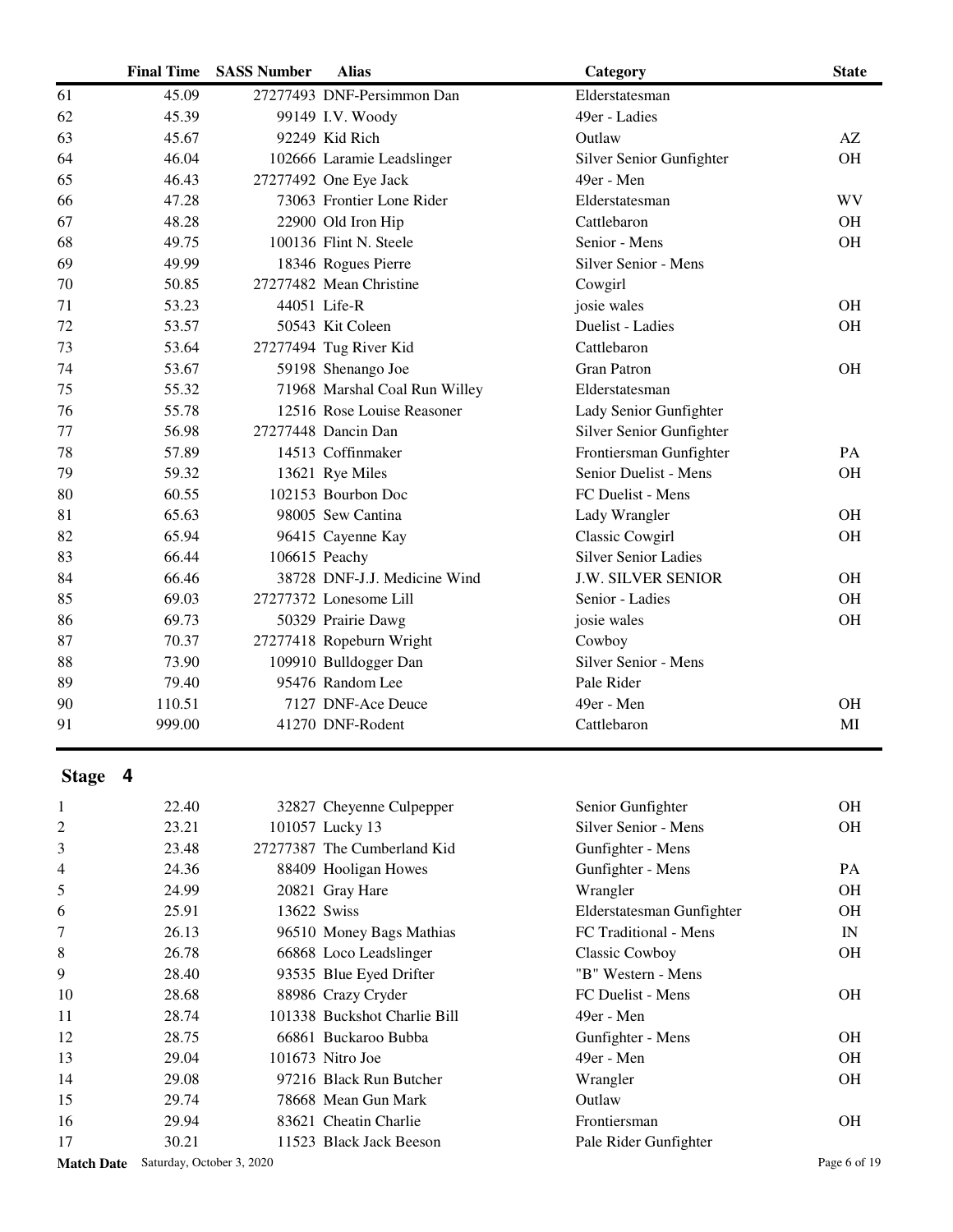|    | <b>Final Time</b> | <b>SASS Number</b> | <b>Alias</b>               | Category                  | <b>State</b> |
|----|-------------------|--------------------|----------------------------|---------------------------|--------------|
| 18 | 30.43             |                    | 58853 Stone Creek Drifter  | Pale Rider Gunfighter     |              |
| 19 | 30.56             |                    | 71947 Boss Outlaw          | FC Duelist - Mens         | IN           |
| 20 | 30.62             | 88829 Boaz         |                            | "B" Western - Mens        |              |
| 21 | 31.21             | 76963 Reno         |                            | 49er - Men                |              |
| 22 | 31.75             |                    | 24816 Woody Shootem        | FC Gunfighter - Mens      |              |
| 23 | 32.18             |                    | 99148 One More Woody       | 49er - Men                |              |
| 24 | 32.82             |                    | 90942 Blastin' Brad        | Cowboy                    | <b>OH</b>    |
| 25 | 33.19             |                    | 63128 Swiftwater Jack      | Cattlebaron               | <b>OH</b>    |
| 26 | 33.43             |                    | 79069 Thaddeus Jones       | Senior - Mens             | <b>OH</b>    |
| 27 | 34.12             |                    | 88082 Ole Rattlesnake      | Pale Rider Gunfighter     | OH           |
| 28 | 34.64             |                    | 12515 Wilbur Green Rexroat | Elderstatesman Gunfighter |              |
| 29 | 34.97             |                    | 90690 Bo Darlin'           | Senior - Ladies           |              |
| 30 | 35.29             |                    | 44096 Last Gun             | <b>Gran Patron</b>        | <b>OH</b>    |
| 31 | 35.65             |                    | 66847 Moosetracks          | Duelist - Mens            | <b>OH</b>    |
| 32 | 36.03             |                    | 70498 N.A. Custer          | Silver Senior Gunfighter  | PA           |
| 33 | 36.22             |                    | 101225 Honey Bunny         | 49er - Ladies             | <b>OH</b>    |
| 34 | 36.25             |                    | 27277493 DNF-Persimmon Dan | Elderstatesman            |              |
| 35 | 36.55             |                    | 28554 No Name              | <b>Gran Patron</b>        | <b>OH</b>    |
| 36 | 36.78             |                    | 59234 Ruger Ray            | Pale Rider                | <b>OH</b>    |
| 37 | 37.35             |                    | 29047 Mike Fink            | Frontiersman              | MI           |
| 38 | 37.73             |                    | 101763 Angie Oakley        | Gunfighter - Ladies       | <b>OH</b>    |
| 39 | 37.88             |                    | 94002 Sixgun Seamus        | Classic Cowboy            | OH           |
| 40 | 38.15             |                    | 27277483 Thomas Quigley    | Cowboy                    |              |
| 41 | 38.45             |                    | 20185 Broke N West         | Elderstatesman            |              |
| 42 | 38.53             |                    | 96591 Vix-N                | "B" Western - Ladies      |              |
| 43 | 39.31             |                    | 35865 Jesse Duke           | Classic Cowboy            | <b>OH</b>    |
| 44 | 39.90             |                    | 70487 Harold Doc Adams     | 49er - Men                | <b>OH</b>    |
| 45 | 39.92             |                    | 27277494 Tug River Kid     | Cattlebaron               |              |
| 46 | 40.43             |                    | 13621 Rye Miles            | Senior Duelist - Mens     | <b>OH</b>    |
| 47 | 40.46             |                    | 105837 Skinny Kinny        | <b>Classic Cowboy</b>     |              |
| 48 | 40.86             |                    | 88356 Twitchy              | Duelist - Mens            | <b>OH</b>    |
| 49 | 41.02             |                    | 99480 Deathwind            | Elderstatesman            |              |
| 50 | 41.05             |                    | 73738 Fancy Free Spirit    | 49er - Ladies             | <b>OH</b>    |
| 51 | 41.21             |                    | 96415 Cayenne Kay          | <b>Classic Cowgirl</b>    | <b>OH</b>    |
| 52 | 41.22             |                    | 95385 Thunder Creek Kid    | Pale Rider                | <b>OH</b>    |
| 53 | 41.33             |                    | 33226 John Lee             | Senior Duelist - Mens     | <b>OH</b>    |
| 54 | 41.50             |                    | 108840 Bad Moon Rising     | Cowboy                    |              |
| 55 | 41.54             |                    | 38729 DNF-Muleskinner      | Senior Gunfighter         | <b>OH</b>    |
| 56 | 42.06             |                    | 102666 Laramie Leadslinger | Silver Senior Gunfighter  | <b>OH</b>    |
| 57 | 42.88             |                    | 101789 La Porte Lefty      | Duelist - Mens            | <b>OH</b>    |
| 58 | 43.32             |                    | 53825 R.S. Dancer          | Silver Senior Gunfighter  | <b>OH</b>    |
| 59 | 43.62             |                    | 105924 Kanshee Pickem      | Young Gun Girl            |              |
| 60 | 43.93             |                    | 22900 Old Iron Hip         | Cattlebaron               | <b>OH</b>    |
| 61 | 45.46             |                    | 73063 Frontier Lone Rider  | Elderstatesman            | WV           |
| 62 | 45.91             |                    | 44051 Life-R               | josie wales               | <b>OH</b>    |
| 63 | 47.46             |                    | 98005 Sew Cantina          | Lady Wrangler             | <b>OH</b>    |
| 64 | 48.11             |                    | 31585 Slow Poke Smith      | Frontiersman              |              |
| 65 | 48.56             |                    | 107643 Turkey Flat's Jack  | FC Gunfighter - Mens      |              |
| 66 | 49.27             |                    | 94037 Bobtown Cooter       | Silver Senior - Mens      | <b>OH</b>    |
| 67 | 49.74             |                    | 100136 Flint N. Steele     | Senior - Mens             | OH           |
|    |                   |                    |                            |                           |              |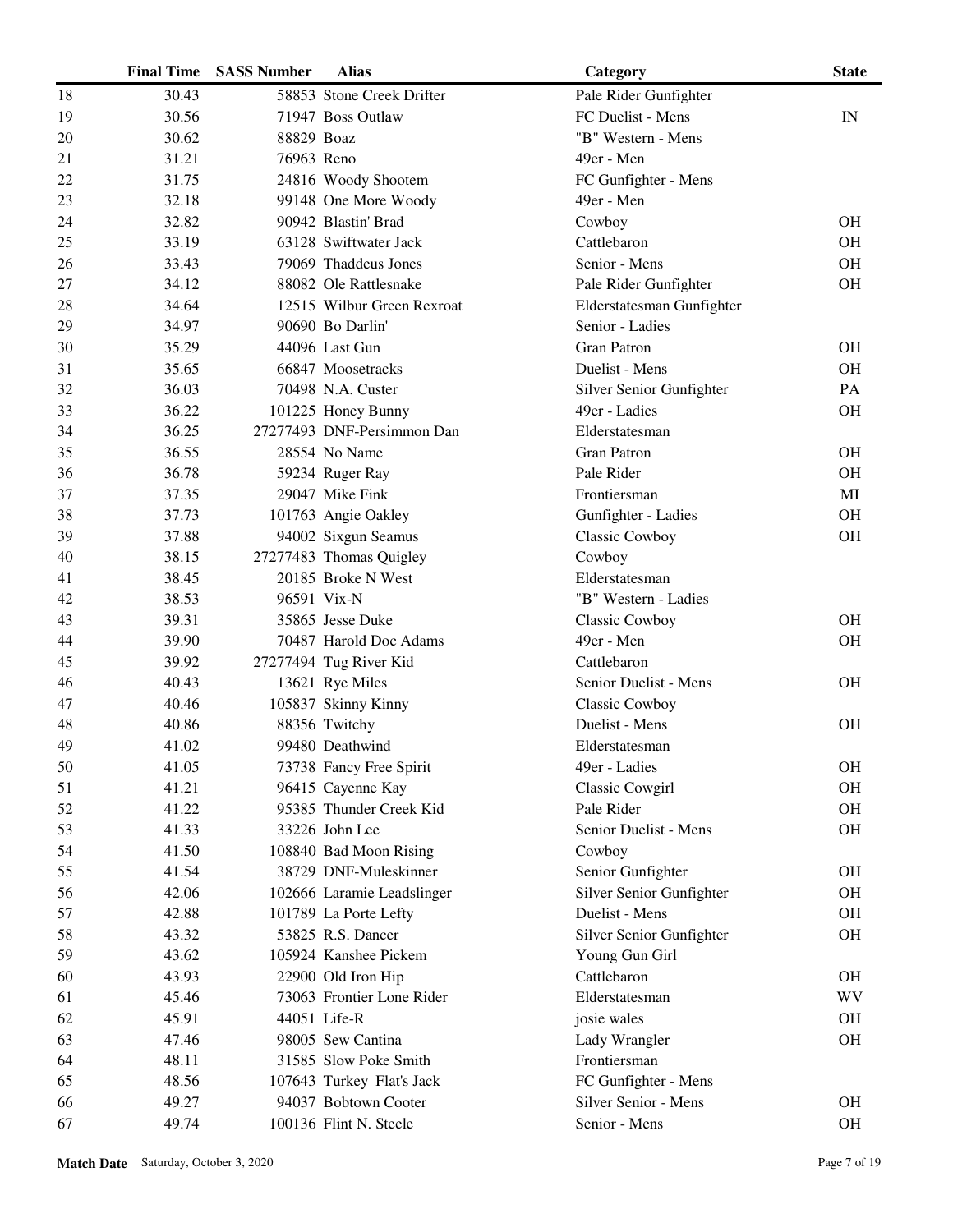|    | <b>Final Time</b> | <b>SASS Number</b> | <b>Alias</b>                  | Category                    | <b>State</b> |
|----|-------------------|--------------------|-------------------------------|-----------------------------|--------------|
| 68 | 50.36             |                    | 71968 Marshal Coal Run Willey | Elderstatesman              |              |
| 69 | 50.42             |                    | 92249 Kid Rich                | Outlaw                      | AZ           |
| 70 | 50.96             |                    | 59198 Shenango Joe            | <b>Gran Patron</b>          | <b>OH</b>    |
| 71 | 51.69             |                    | 88727 Ani Two Feathers        | Senior - Ladies             | <b>OH</b>    |
| 72 | 53.75             |                    | 50543 Kit Coleen              | Duelist - Ladies            | <b>OH</b>    |
| 73 | 54.73             |                    | 50329 Prairie Dawg            | josie wales                 | <b>OH</b>    |
| 74 | 57.41             |                    | 27277479 Trigger Happy        | <b>Buckaroo Boy</b>         |              |
| 75 | 59.42             |                    | 27277418 Ropeburn Wright      | Cowboy                      |              |
| 76 | 61.11             |                    | 27277448 Dancin Dan           | Silver Senior Gunfighter    |              |
| 77 | 61.36             |                    | 99149 I.V. Woody              | 49er - Ladies               |              |
| 78 | 61.48             |                    | 14513 Coffinmaker             | Frontiersman Gunfighter     | PA           |
| 79 | 61.77             |                    | 95476 Random Lee              | Pale Rider                  |              |
| 80 | 63.97             |                    | 27277482 Mean Christine       | Cowgirl                     |              |
| 81 | 64.69             |                    | 102153 Bourbon Doc            | <b>FC</b> Duelist - Mens    |              |
| 82 | 66.87             |                    | 92250 Shirttail Bess          | FC Duelist - Ladies         | AZ           |
| 83 | 70.05             |                    | 106615 Peachy                 | <b>Silver Senior Ladies</b> |              |
| 84 | 71.90             |                    | 18346 Rogues Pierre           | Silver Senior - Mens        |              |
| 85 | 75.31             |                    | 12516 Rose Louise Reasoner    | Lady Senior Gunfighter      |              |
| 86 | 76.70             |                    | 27277492 One Eye Jack         | 49er - Men                  |              |
| 87 | 79.41             |                    | 38728 DNF-J.J. Medicine Wind  | <b>J.W. SILVER SENIOR</b>   | <b>OH</b>    |
| 88 | 87.19             |                    | 109910 Bulldogger Dan         | Silver Senior - Mens        |              |
| 89 | 99.11             |                    | 27277372 Lonesome Lill        | Senior - Ladies             | <b>OH</b>    |
| 90 | 103.74            |                    | 7127 DNF-Ace Deuce            | 49er - Men                  | <b>OH</b>    |
| 91 | 999.00            |                    | 41270 DNF-Rodent              | Cattlebaron                 | MI           |

| 1  | 23.42 | 88829 Boaz  |                              | "B" Western - Mens        |           |
|----|-------|-------------|------------------------------|---------------------------|-----------|
| 2  | 24.97 |             | 101057 Lucky 13              | Silver Senior - Mens      | OH.       |
| 3  | 25.55 |             | 32827 Cheyenne Culpepper     | Senior Gunfighter         | <b>OH</b> |
| 4  | 27.70 |             | 11523 Black Jack Beeson      | Pale Rider Gunfighter     |           |
| 5  | 27.79 |             | 27277387 The Cumberland Kid  | Gunfighter - Mens         |           |
| 6  | 28.59 |             | 66868 Loco Leadslinger       | Classic Cowboy            | <b>OH</b> |
|    | 28.86 |             | 96510 Money Bags Mathias     | FC Traditional - Mens     | IN        |
| 8  | 28.89 |             | 97216 Black Run Butcher      | Wrangler                  | <b>OH</b> |
| 9  | 29.12 | 13622 Swiss |                              | Elderstatesman Gunfighter | <b>OH</b> |
| 10 | 29.39 |             | 58853 Stone Creek Drifter    | Pale Rider Gunfighter     |           |
| 11 | 30.08 |             | 66861 Buckaroo Bubba         | Gunfighter - Mens         | <b>OH</b> |
| 12 | 30.10 |             | 24816 Woody Shootem          | FC Gunfighter - Mens      |           |
| 13 | 30.17 |             | 93535 Blue Eyed Drifter      | "B" Western - Mens        |           |
| 14 | 31.12 |             | 78668 Mean Gun Mark          | Outlaw                    |           |
| 15 | 32.61 |             | 83621 Cheatin Charlie        | Frontiersman              | <b>OH</b> |
| 16 | 32.68 |             | 99148 One More Woody         | 49er - Men                |           |
| 17 | 33.07 |             | 94002 Sixgun Seamus          | <b>Classic Cowboy</b>     | <b>OH</b> |
| 18 | 33.69 |             | 101338 Buckshot Charlie Bill | 49er - Men                |           |
| 19 | 33.70 |             | 90942 Blastin' Brad          | Cowboy                    | <b>OH</b> |
| 20 | 34.01 |             | 101673 Nitro Joe             | 49er - Men                | <b>OH</b> |
| 21 | 34.11 |             | 70498 N.A. Custer            | Silver Senior Gunfighter  | <b>PA</b> |
| 22 | 34.61 |             | 20821 Gray Hare              | Wrangler                  | <b>OH</b> |
| 23 | 35.69 |             | 101789 La Porte Lefty        | Duelist - Mens            | OH        |
| 24 | 35.98 |             | 90690 Bo Darlin'             | Senior - Ladies           |           |
|    |       |             |                              |                           |           |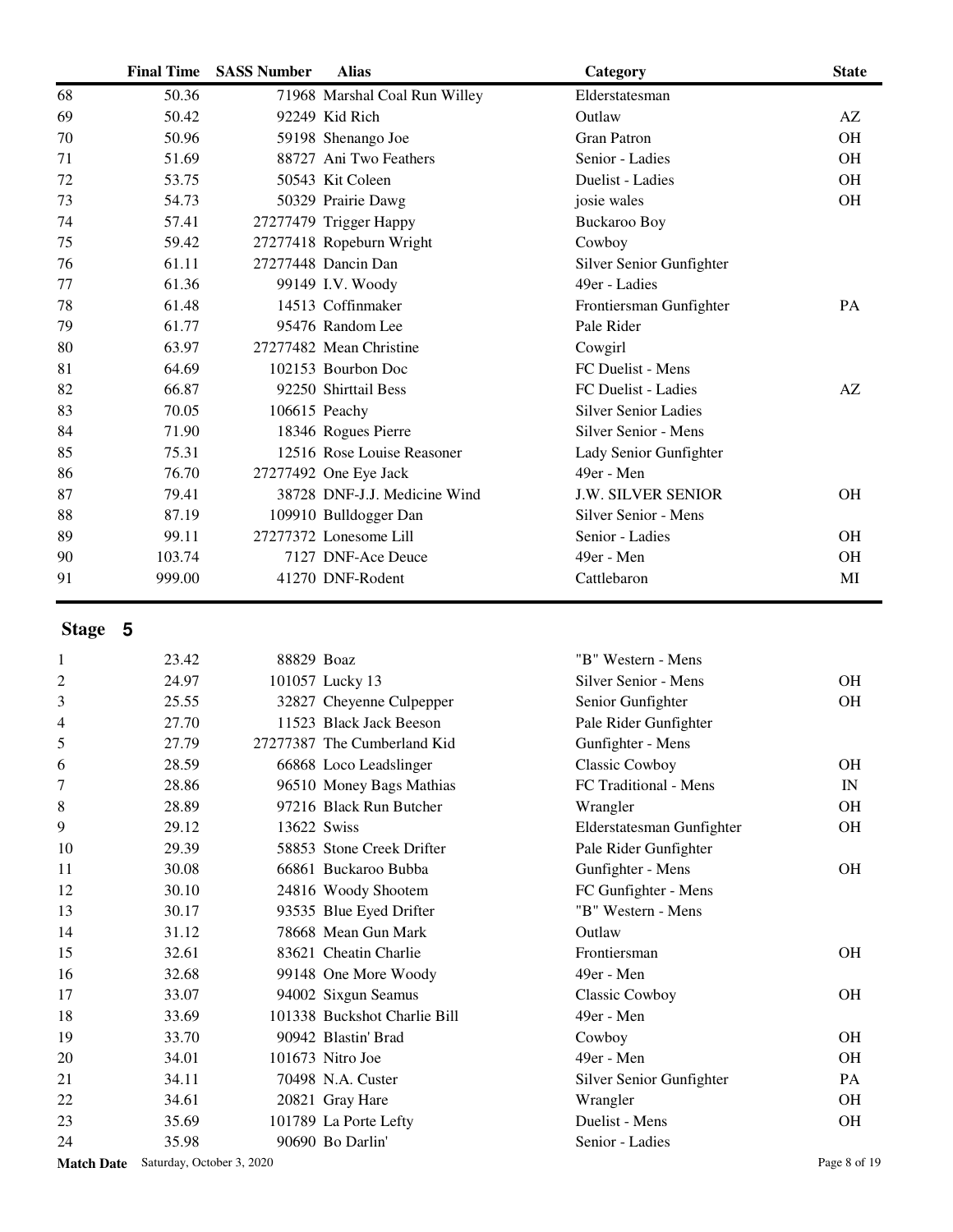|    | <b>Final Time</b> | <b>SASS Number</b> | <b>Alias</b>                  | Category                  | <b>State</b> |
|----|-------------------|--------------------|-------------------------------|---------------------------|--------------|
| 25 | 35.99             |                    | 88409 Hooligan Howes          | Gunfighter - Mens         | PA           |
| 26 | 36.74             |                    | 13621 Rye Miles               | Senior Duelist - Mens     | OH           |
| 27 | 37.02             |                    | 88986 Crazy Cryder            | FC Duelist - Mens         | <b>OH</b>    |
| 28 | 37.42             |                    | 79069 Thaddeus Jones          | Senior - Mens             | OH           |
| 29 | 37.96             |                    | 33226 John Lee                | Senior Duelist - Mens     | OH           |
| 30 | 38.44             |                    | 73738 Fancy Free Spirit       | 49er - Ladies             | OH           |
| 31 | 38.69             |                    | 53825 R.S. Dancer             | Silver Senior Gunfighter  | <b>OH</b>    |
| 32 | 38.88             |                    | 70487 Harold Doc Adams        | 49er - Men                | OH           |
| 33 | 40.29             |                    | 44096 Last Gun                | <b>Gran Patron</b>        | OH           |
| 34 | 40.65             |                    | 88082 Ole Rattlesnake         | Pale Rider Gunfighter     | OH           |
| 35 | 41.02             |                    | 63128 Swiftwater Jack         | Cattlebaron               | OH           |
| 36 | 41.60             |                    | 102666 Laramie Leadslinger    | Silver Senior Gunfighter  | OH           |
| 37 | 41.71             |                    | 105837 Skinny Kinny           | Classic Cowboy            |              |
| 38 | 42.08             |                    | 108840 Bad Moon Rising        | Cowboy                    |              |
| 39 | 42.32             |                    | 95385 Thunder Creek Kid       | Pale Rider                | <b>OH</b>    |
| 40 | 42.79             |                    | 94037 Bobtown Cooter          | Silver Senior - Mens      | OH           |
| 41 | 42.93             |                    | 73063 Frontier Lone Rider     | Elderstatesman            | <b>WV</b>    |
| 42 | 44.13             |                    | 66847 Moosetracks             | Duelist - Mens            | OH           |
| 43 | 44.31             | 76963 Reno         |                               | 49er - Men                |              |
| 44 | 44.69             |                    | 29047 Mike Fink               | Frontiersman              | MI           |
| 45 | 45.30             |                    | 96591 Vix-N                   | "B" Western - Ladies      |              |
| 46 | 45.33             |                    | 101763 Angie Oakley           | Gunfighter - Ladies       | <b>OH</b>    |
| 47 | 47.14             |                    | 31585 Slow Poke Smith         | Frontiersman              |              |
| 48 | 47.26             |                    | 20185 Broke N West            | Elderstatesman            |              |
| 49 | 47.32             |                    | 12515 Wilbur Green Rexroat    | Elderstatesman Gunfighter |              |
| 50 | 48.01             |                    | 27277483 Thomas Quigley       | Cowboy                    |              |
| 51 | 48.16             |                    | 92250 Shirttail Bess          | FC Duelist - Ladies       | AZ           |
| 52 | 48.17             |                    | 92249 Kid Rich                | Outlaw                    | AZ           |
| 53 | 48.44             |                    | 38729 DNF-Muleskinner         | Senior Gunfighter         | OH           |
| 54 | 48.66             |                    | 28554 No Name                 | <b>Gran Patron</b>        | OH           |
| 55 | 49.21             |                    | 27277494 Tug River Kid        | Cattlebaron               |              |
| 56 | 50.15             |                    | 98005 Sew Cantina             | Lady Wrangler             | <b>OH</b>    |
| 57 | 52.51             |                    | 44051 Life-R                  | josie wales               | OH           |
| 58 | 52.57             |                    | 88727 Ani Two Feathers        | Senior - Ladies           | OH           |
| 59 | 52.59             |                    | 99480 Deathwind               | Elderstatesman            |              |
| 60 | 53.66             |                    | 101225 Honey Bunny            | 49er - Ladies             | OH           |
| 61 | 54.29             |                    | 22900 Old Iron Hip            | Cattlebaron               | <b>OH</b>    |
| 62 | 55.08             |                    | 18346 Rogues Pierre           | Silver Senior - Mens      |              |
| 63 | 55.68             |                    | 59234 Ruger Ray               | Pale Rider                | OH           |
| 64 | 55.69             |                    | 35865 Jesse Duke              | Classic Cowboy            | OH           |
| 65 | 56.24             |                    | 71968 Marshal Coal Run Willey | Elderstatesman            |              |
| 66 | 59.03             |                    | 99149 I.V. Woody              | 49er - Ladies             |              |
| 67 | 59.60             |                    | 88356 Twitchy                 | Duelist - Mens            | OH           |
| 68 | 60.85             |                    | 100136 Flint N. Steele        | Senior - Mens             | OH           |
| 69 | 62.21             |                    | 14513 Coffinmaker             | Frontiersman Gunfighter   | PA           |
| 70 | 62.89             |                    | 27277479 Trigger Happy        | <b>Buckaroo Boy</b>       |              |
| 71 | 63.67             |                    | 59198 Shenango Joe            | <b>Gran Patron</b>        | <b>OH</b>    |
| 72 | 64.25             |                    | 105924 Kanshee Pickem         | Young Gun Girl            |              |
| 73 | 64.27             |                    | 96415 Cayenne Kay             | Classic Cowgirl           | OH           |
| 74 | 64.46             |                    | 50543 Kit Coleen              | Duelist - Ladies          | $\rm OH$     |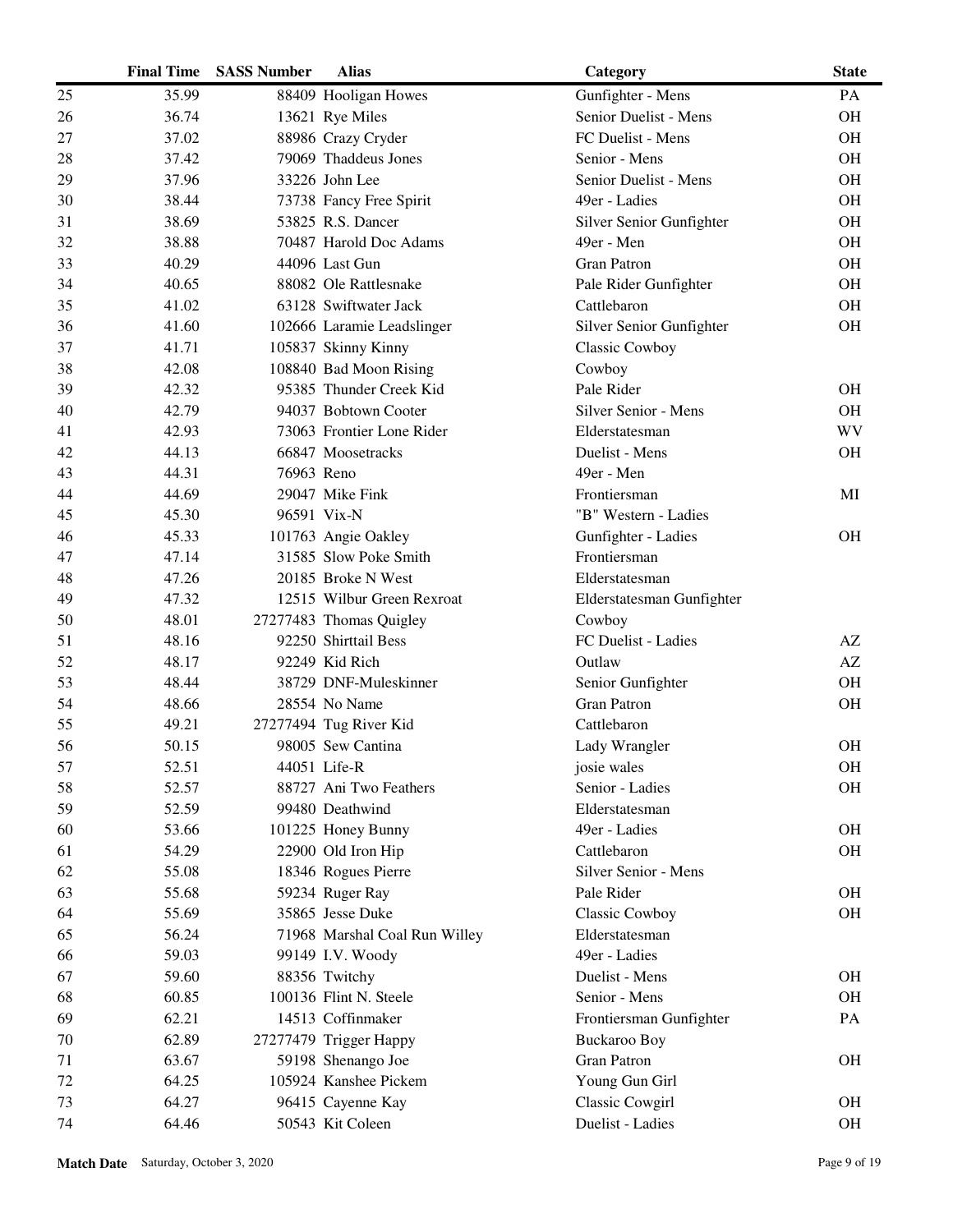|    | <b>Final Time</b> | <b>SASS Number</b> | <b>Alias</b>                 | Category                    | <b>State</b> |
|----|-------------------|--------------------|------------------------------|-----------------------------|--------------|
| 75 | 65.92             |                    | 102153 Bourbon Doc           | FC Duelist - Mens           |              |
| 76 | 66.46             |                    | 27277418 Ropeburn Wright     | Cowboy                      |              |
| 77 | 66.78             |                    | 27277448 Dancin Dan          | Silver Senior Gunfighter    |              |
| 78 | 69.00             |                    | 27277492 One Eye Jack        | 49er - Men                  |              |
| 79 | 71.78             |                    | 107643 Turkey Flat's Jack    | FC Gunfighter - Mens        |              |
| 80 | 74.88             |                    | 27277482 Mean Christine      | Cowgirl                     |              |
| 81 | 78.53             |                    | 12516 Rose Louise Reasoner   | Lady Senior Gunfighter      |              |
| 82 | 78.63             |                    | 109910 Bulldogger Dan        | Silver Senior - Mens        |              |
| 83 | 79.60             |                    | 27277372 Lonesome Lill       | Senior - Ladies             | <b>OH</b>    |
| 84 | 87.32             |                    | 7127 DNF-Ace Deuce           | 49er - Men                  | <b>OH</b>    |
| 85 | 87.64             |                    | $106615$ Peachy              | <b>Silver Senior Ladies</b> |              |
| 86 | 88.27             |                    | 50329 Prairie Dawg           | josie wales                 | <b>OH</b>    |
| 87 | 97.98             |                    | 95476 Random Lee             | Pale Rider                  |              |
| 88 | 107.85            |                    | 38728 DNF-J.J. Medicine Wind | <b>J.W. SILVER SENIOR</b>   | <b>OH</b>    |
| 89 | 150.00            |                    | 27277493 DNF-Persimmon Dan   | Elderstatesman              |              |
| 89 | 150.00            |                    | 71947 Boss Outlaw            | FC Duelist - Mens           | IN           |
| 91 | 999.00            |                    | 41270 DNF-Rodent             | Cattlebaron                 | MI           |

| 1  | 15.95                                |             | 27277387 The Cumberland Kid  | Gunfighter - Mens         |               |
|----|--------------------------------------|-------------|------------------------------|---------------------------|---------------|
| 2  | 16.70                                |             | 32827 Cheyenne Culpepper     | Senior Gunfighter         | <b>OH</b>     |
| 3  | 16.82                                |             | 71947 Boss Outlaw            | FC Duelist - Mens         | IN            |
| 4  | 17.04                                |             | 101057 Lucky 13              | Silver Senior - Mens      | <b>OH</b>     |
| 5  | 17.32                                | 13622 Swiss |                              | Elderstatesman Gunfighter | <b>OH</b>     |
| 6  | 17.61                                |             | 20821 Gray Hare              | Wrangler                  | <b>OH</b>     |
| 7  | 18.49                                |             | 24816 Woody Shootem          | FC Gunfighter - Mens      |               |
| 8  | 19.12                                |             | 101338 Buckshot Charlie Bill | 49er - Men                |               |
| 9  | 19.66                                |             | 66868 Loco Leadslinger       | Classic Cowboy            | <b>OH</b>     |
| 10 | 19.71                                |             | 88986 Crazy Cryder           | FC Duelist - Mens         | <b>OH</b>     |
| 10 | 19.71                                |             | 88409 Hooligan Howes         | Gunfighter - Mens         | PA            |
| 12 | 19.74                                |             | 97216 Black Run Butcher      | Wrangler                  | <b>OH</b>     |
| 13 | 19.79                                |             | 96510 Money Bags Mathias     | FC Traditional - Mens     | IN            |
| 14 | 19.84                                |             | 44051 Life-R                 | josie wales               | <b>OH</b>     |
| 15 | 20.60                                |             | 58853 Stone Creek Drifter    | Pale Rider Gunfighter     |               |
| 16 | 21.62                                |             | 94002 Sixgun Seamus          | Classic Cowboy            | <b>OH</b>     |
| 17 | 21.86                                |             | 66861 Buckaroo Bubba         | Gunfighter - Mens         | <b>OH</b>     |
| 18 | 22.33                                |             | 70498 N.A. Custer            | Silver Senior Gunfighter  | PA            |
| 19 | 22.56                                |             | 90942 Blastin' Brad          | Cowboy                    | <b>OH</b>     |
| 20 | 22.77                                |             | 83621 Cheatin Charlie        | Frontiersman              | <b>OH</b>     |
| 21 | 23.22                                |             | 11523 Black Jack Beeson      | Pale Rider Gunfighter     |               |
| 22 | 24.08                                |             | 53825 R.S. Dancer            | Silver Senior Gunfighter  | <b>OH</b>     |
| 23 | 24.24                                |             | 108840 Bad Moon Rising       | Cowboy                    |               |
| 24 | 24.25                                |             | 101763 Angie Oakley          | Gunfighter - Ladies       | <b>OH</b>     |
| 25 | 24.32                                |             | 78668 Mean Gun Mark          | Outlaw                    |               |
| 26 | 24.33                                |             | 33226 John Lee               | Senior Duelist - Mens     | <b>OH</b>     |
| 27 | 25.28                                | 88829 Boaz  |                              | "B" Western - Mens        |               |
| 28 | 25.38                                |             | 105837 Skinny Kinny          | Classic Cowboy            |               |
| 29 | 25.70                                |             | 90690 Bo Darlin'             | Senior - Ladies           |               |
| 30 | 26.30                                |             | 63128 Swiftwater Jack        | Cattlebaron               | <b>OH</b>     |
| 31 | 26.34                                |             | 101789 La Porte Lefty        | Duelist - Mens            | <b>OH</b>     |
|    | Match Date Saturday, October 3, 2020 |             |                              |                           | Page 10 of 19 |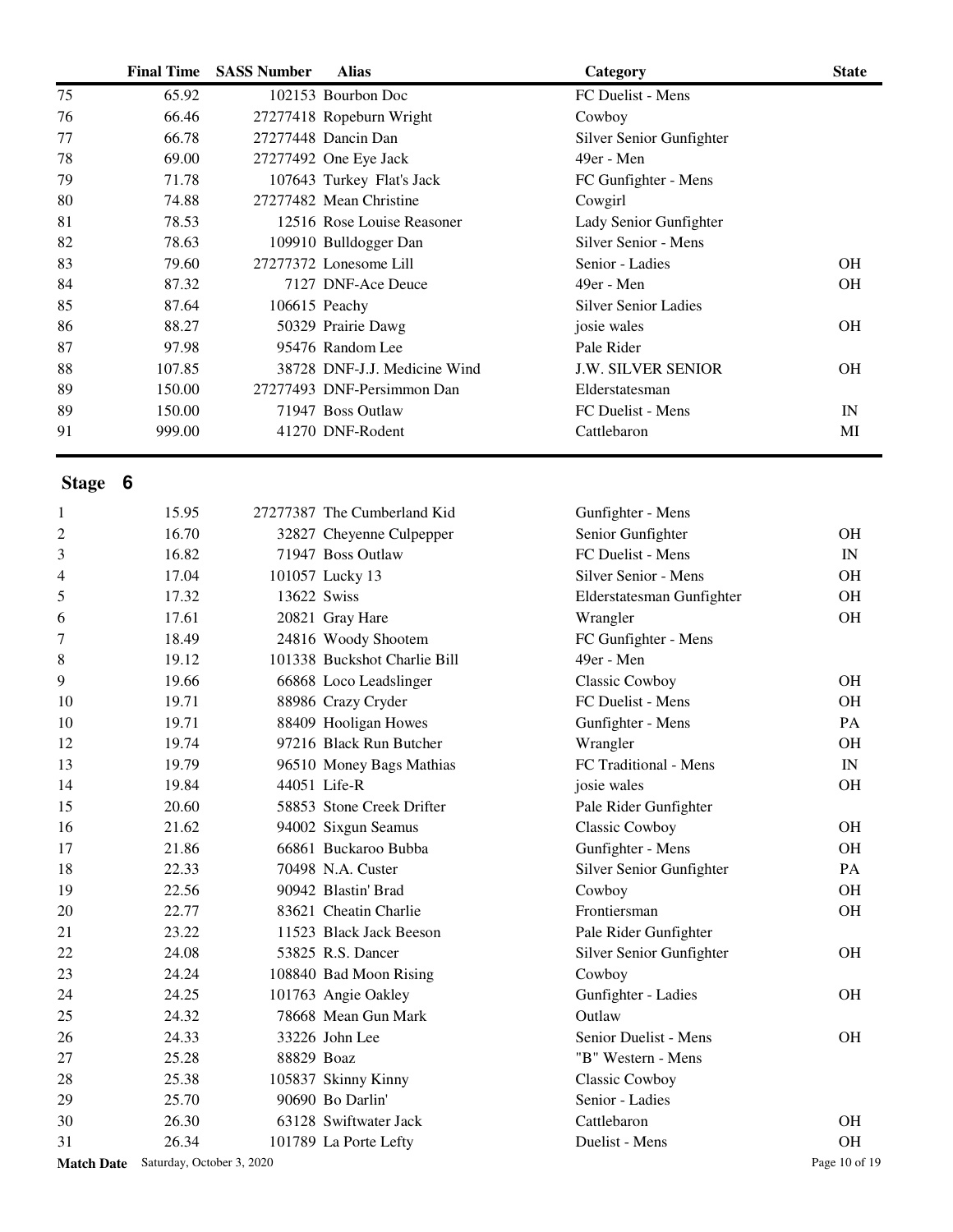| 26.40<br>102666 Laramie Leadslinger<br>Silver Senior Gunfighter<br><b>OH</b><br>32<br>26.55<br>73738 Fancy Free Spirit<br>49er - Ladies<br><b>OH</b><br>33<br>34<br>101673 Nitro Joe<br>49er - Men<br><b>OH</b><br>26.57<br>35<br>26.85<br>13621 Rye Miles<br>Senior Duelist - Mens<br><b>OH</b><br>OH<br>26.97<br>88727 Ani Two Feathers<br>Senior - Ladies<br>36<br>27.35<br>20185 Broke N West<br>Elderstatesman<br>37<br>38<br>27.41<br>66847 Moosetracks<br>Duelist - Mens<br><b>OH</b><br>96591 Vix-N<br>27.74<br>"B" Western - Ladies<br>39<br>40<br>28.01<br><b>OH</b><br>44096 Last Gun<br>Gran Patron<br><b>WV</b><br>28.09<br>73063 Frontier Lone Rider<br>41<br>Elderstatesman<br>42<br>28.41<br>27277479 Trigger Happy<br>Buckaroo Boy<br>28.52<br>71968 Marshal Coal Run Willey<br>Elderstatesman<br>43<br>28.80<br>49er - Men<br>44<br>99148 One More Woody<br>29.36<br>Pale Rider<br>95385 Thunder Creek Kid<br><b>OH</b><br>45<br>29.42<br>105924 Kanshee Pickem<br>Young Gun Girl<br>46<br>Senior - Mens<br>30.10<br>79069 Thaddeus Jones<br>47<br><b>OH</b><br>30.22<br>12515 Wilbur Green Rexroat<br>48<br>Elderstatesman Gunfighter<br>49<br>31.65<br>27277483 Thomas Quigley<br>Cowboy<br>50<br>31.94<br>94037 Bobtown Cooter<br>Silver Senior - Mens<br><b>OH</b><br>76963 Reno<br>51<br>32.00<br>49er - Men<br>52<br>32.12<br>27277418 Ropeburn Wright<br>Cowboy<br>Duelist - Mens<br>53<br>32.17<br>88356 Twitchy<br><b>OH</b><br>54<br>32.55<br>27277494 Tug River Kid<br>Cattlebaron<br>55<br>32.88<br>49er - Ladies<br><b>OH</b><br>101225 Honey Bunny<br>33.00<br>99149 I.V. Woody<br>49er - Ladies<br>56<br>OH<br>57<br>33.62<br>28554 No Name<br><b>Gran Patron</b><br>58<br>35.29<br>27277448 Dancin Dan<br>Silver Senior Gunfighter<br>14513 Coffinmaker<br>59<br>35.52<br>Frontiersman Gunfighter<br>PA<br>35.54<br>Classic Cowgirl<br><b>OH</b><br>60<br>96415 Cayenne Kay<br>Pale Rider<br>35.87<br>59234 Ruger Ray<br><b>OH</b><br>61<br>22900 Old Iron Hip<br>62<br>36.04<br>Cattlebaron<br><b>OH</b><br>29047 Mike Fink<br>63<br>36.76<br>Frontiersman<br>MI<br>36.77<br>93535 Blue Eyed Drifter<br>"B" Western - Mens<br>64<br>37.35<br>50329 Prairie Dawg<br><b>OH</b><br>65<br>josie wales<br>37.50<br>99480 Deathwind<br>Elderstatesman<br>66<br>67<br>37.54<br>18346 Rogues Pierre<br>Silver Senior - Mens<br>37.64<br>59198 Shenango Joe<br><b>Gran Patron</b><br><b>OH</b><br>68<br>70487 Harold Doc Adams<br>49er - Men<br>69<br><b>OH</b><br>37.78<br>70<br>37.94<br>100136 Flint N. Steele<br>Senior - Mens<br><b>OH</b><br>92250 Shirttail Bess<br>FC Duelist - Ladies<br>71<br>37.98<br>AZ<br>49er - Men<br>72<br>39.09<br>27277492 One Eye Jack<br>72<br>92249 Kid Rich<br>Outlaw<br>39.09<br>AZ<br>74<br>27277482 Mean Christine<br>40.37<br>Cowgirl<br>75<br>42.10<br>50543 Kit Coleen<br>Duelist - Ladies<br><b>OH</b><br>42.25<br>12516 Rose Louise Reasoner<br>Lady Senior Gunfighter<br>76<br>77<br>42.95<br>35865 Jesse Duke<br><b>OH</b><br><b>Classic Cowboy</b><br>78<br>43.44<br>FC Gunfighter - Mens<br>107643 Turkey Flat's Jack<br>43.81<br>88082 Ole Rattlesnake<br>Pale Rider Gunfighter<br><b>OH</b><br>79<br>FC Duelist - Mens<br>80<br>49.20<br>102153 Bourbon Doc<br>31585 Slow Poke Smith |    | <b>Final Time</b> | <b>SASS Number</b> | <b>Alias</b> | Category     | <b>State</b> |
|--------------------------------------------------------------------------------------------------------------------------------------------------------------------------------------------------------------------------------------------------------------------------------------------------------------------------------------------------------------------------------------------------------------------------------------------------------------------------------------------------------------------------------------------------------------------------------------------------------------------------------------------------------------------------------------------------------------------------------------------------------------------------------------------------------------------------------------------------------------------------------------------------------------------------------------------------------------------------------------------------------------------------------------------------------------------------------------------------------------------------------------------------------------------------------------------------------------------------------------------------------------------------------------------------------------------------------------------------------------------------------------------------------------------------------------------------------------------------------------------------------------------------------------------------------------------------------------------------------------------------------------------------------------------------------------------------------------------------------------------------------------------------------------------------------------------------------------------------------------------------------------------------------------------------------------------------------------------------------------------------------------------------------------------------------------------------------------------------------------------------------------------------------------------------------------------------------------------------------------------------------------------------------------------------------------------------------------------------------------------------------------------------------------------------------------------------------------------------------------------------------------------------------------------------------------------------------------------------------------------------------------------------------------------------------------------------------------------------------------------------------------------------------------------------------------------------------------------------------------------------------------------------------------------------------------------------------------------------------------------------------------------------------------------------------------------------------------------------------------------------------------------------------------------------------------------------------------------------------------------------------------------|----|-------------------|--------------------|--------------|--------------|--------------|
|                                                                                                                                                                                                                                                                                                                                                                                                                                                                                                                                                                                                                                                                                                                                                                                                                                                                                                                                                                                                                                                                                                                                                                                                                                                                                                                                                                                                                                                                                                                                                                                                                                                                                                                                                                                                                                                                                                                                                                                                                                                                                                                                                                                                                                                                                                                                                                                                                                                                                                                                                                                                                                                                                                                                                                                                                                                                                                                                                                                                                                                                                                                                                                                                                                                                    |    |                   |                    |              |              |              |
|                                                                                                                                                                                                                                                                                                                                                                                                                                                                                                                                                                                                                                                                                                                                                                                                                                                                                                                                                                                                                                                                                                                                                                                                                                                                                                                                                                                                                                                                                                                                                                                                                                                                                                                                                                                                                                                                                                                                                                                                                                                                                                                                                                                                                                                                                                                                                                                                                                                                                                                                                                                                                                                                                                                                                                                                                                                                                                                                                                                                                                                                                                                                                                                                                                                                    |    |                   |                    |              |              |              |
|                                                                                                                                                                                                                                                                                                                                                                                                                                                                                                                                                                                                                                                                                                                                                                                                                                                                                                                                                                                                                                                                                                                                                                                                                                                                                                                                                                                                                                                                                                                                                                                                                                                                                                                                                                                                                                                                                                                                                                                                                                                                                                                                                                                                                                                                                                                                                                                                                                                                                                                                                                                                                                                                                                                                                                                                                                                                                                                                                                                                                                                                                                                                                                                                                                                                    |    |                   |                    |              |              |              |
|                                                                                                                                                                                                                                                                                                                                                                                                                                                                                                                                                                                                                                                                                                                                                                                                                                                                                                                                                                                                                                                                                                                                                                                                                                                                                                                                                                                                                                                                                                                                                                                                                                                                                                                                                                                                                                                                                                                                                                                                                                                                                                                                                                                                                                                                                                                                                                                                                                                                                                                                                                                                                                                                                                                                                                                                                                                                                                                                                                                                                                                                                                                                                                                                                                                                    |    |                   |                    |              |              |              |
|                                                                                                                                                                                                                                                                                                                                                                                                                                                                                                                                                                                                                                                                                                                                                                                                                                                                                                                                                                                                                                                                                                                                                                                                                                                                                                                                                                                                                                                                                                                                                                                                                                                                                                                                                                                                                                                                                                                                                                                                                                                                                                                                                                                                                                                                                                                                                                                                                                                                                                                                                                                                                                                                                                                                                                                                                                                                                                                                                                                                                                                                                                                                                                                                                                                                    |    |                   |                    |              |              |              |
|                                                                                                                                                                                                                                                                                                                                                                                                                                                                                                                                                                                                                                                                                                                                                                                                                                                                                                                                                                                                                                                                                                                                                                                                                                                                                                                                                                                                                                                                                                                                                                                                                                                                                                                                                                                                                                                                                                                                                                                                                                                                                                                                                                                                                                                                                                                                                                                                                                                                                                                                                                                                                                                                                                                                                                                                                                                                                                                                                                                                                                                                                                                                                                                                                                                                    |    |                   |                    |              |              |              |
|                                                                                                                                                                                                                                                                                                                                                                                                                                                                                                                                                                                                                                                                                                                                                                                                                                                                                                                                                                                                                                                                                                                                                                                                                                                                                                                                                                                                                                                                                                                                                                                                                                                                                                                                                                                                                                                                                                                                                                                                                                                                                                                                                                                                                                                                                                                                                                                                                                                                                                                                                                                                                                                                                                                                                                                                                                                                                                                                                                                                                                                                                                                                                                                                                                                                    |    |                   |                    |              |              |              |
|                                                                                                                                                                                                                                                                                                                                                                                                                                                                                                                                                                                                                                                                                                                                                                                                                                                                                                                                                                                                                                                                                                                                                                                                                                                                                                                                                                                                                                                                                                                                                                                                                                                                                                                                                                                                                                                                                                                                                                                                                                                                                                                                                                                                                                                                                                                                                                                                                                                                                                                                                                                                                                                                                                                                                                                                                                                                                                                                                                                                                                                                                                                                                                                                                                                                    |    |                   |                    |              |              |              |
|                                                                                                                                                                                                                                                                                                                                                                                                                                                                                                                                                                                                                                                                                                                                                                                                                                                                                                                                                                                                                                                                                                                                                                                                                                                                                                                                                                                                                                                                                                                                                                                                                                                                                                                                                                                                                                                                                                                                                                                                                                                                                                                                                                                                                                                                                                                                                                                                                                                                                                                                                                                                                                                                                                                                                                                                                                                                                                                                                                                                                                                                                                                                                                                                                                                                    |    |                   |                    |              |              |              |
|                                                                                                                                                                                                                                                                                                                                                                                                                                                                                                                                                                                                                                                                                                                                                                                                                                                                                                                                                                                                                                                                                                                                                                                                                                                                                                                                                                                                                                                                                                                                                                                                                                                                                                                                                                                                                                                                                                                                                                                                                                                                                                                                                                                                                                                                                                                                                                                                                                                                                                                                                                                                                                                                                                                                                                                                                                                                                                                                                                                                                                                                                                                                                                                                                                                                    |    |                   |                    |              |              |              |
|                                                                                                                                                                                                                                                                                                                                                                                                                                                                                                                                                                                                                                                                                                                                                                                                                                                                                                                                                                                                                                                                                                                                                                                                                                                                                                                                                                                                                                                                                                                                                                                                                                                                                                                                                                                                                                                                                                                                                                                                                                                                                                                                                                                                                                                                                                                                                                                                                                                                                                                                                                                                                                                                                                                                                                                                                                                                                                                                                                                                                                                                                                                                                                                                                                                                    |    |                   |                    |              |              |              |
|                                                                                                                                                                                                                                                                                                                                                                                                                                                                                                                                                                                                                                                                                                                                                                                                                                                                                                                                                                                                                                                                                                                                                                                                                                                                                                                                                                                                                                                                                                                                                                                                                                                                                                                                                                                                                                                                                                                                                                                                                                                                                                                                                                                                                                                                                                                                                                                                                                                                                                                                                                                                                                                                                                                                                                                                                                                                                                                                                                                                                                                                                                                                                                                                                                                                    |    |                   |                    |              |              |              |
|                                                                                                                                                                                                                                                                                                                                                                                                                                                                                                                                                                                                                                                                                                                                                                                                                                                                                                                                                                                                                                                                                                                                                                                                                                                                                                                                                                                                                                                                                                                                                                                                                                                                                                                                                                                                                                                                                                                                                                                                                                                                                                                                                                                                                                                                                                                                                                                                                                                                                                                                                                                                                                                                                                                                                                                                                                                                                                                                                                                                                                                                                                                                                                                                                                                                    |    |                   |                    |              |              |              |
|                                                                                                                                                                                                                                                                                                                                                                                                                                                                                                                                                                                                                                                                                                                                                                                                                                                                                                                                                                                                                                                                                                                                                                                                                                                                                                                                                                                                                                                                                                                                                                                                                                                                                                                                                                                                                                                                                                                                                                                                                                                                                                                                                                                                                                                                                                                                                                                                                                                                                                                                                                                                                                                                                                                                                                                                                                                                                                                                                                                                                                                                                                                                                                                                                                                                    |    |                   |                    |              |              |              |
|                                                                                                                                                                                                                                                                                                                                                                                                                                                                                                                                                                                                                                                                                                                                                                                                                                                                                                                                                                                                                                                                                                                                                                                                                                                                                                                                                                                                                                                                                                                                                                                                                                                                                                                                                                                                                                                                                                                                                                                                                                                                                                                                                                                                                                                                                                                                                                                                                                                                                                                                                                                                                                                                                                                                                                                                                                                                                                                                                                                                                                                                                                                                                                                                                                                                    |    |                   |                    |              |              |              |
|                                                                                                                                                                                                                                                                                                                                                                                                                                                                                                                                                                                                                                                                                                                                                                                                                                                                                                                                                                                                                                                                                                                                                                                                                                                                                                                                                                                                                                                                                                                                                                                                                                                                                                                                                                                                                                                                                                                                                                                                                                                                                                                                                                                                                                                                                                                                                                                                                                                                                                                                                                                                                                                                                                                                                                                                                                                                                                                                                                                                                                                                                                                                                                                                                                                                    |    |                   |                    |              |              |              |
|                                                                                                                                                                                                                                                                                                                                                                                                                                                                                                                                                                                                                                                                                                                                                                                                                                                                                                                                                                                                                                                                                                                                                                                                                                                                                                                                                                                                                                                                                                                                                                                                                                                                                                                                                                                                                                                                                                                                                                                                                                                                                                                                                                                                                                                                                                                                                                                                                                                                                                                                                                                                                                                                                                                                                                                                                                                                                                                                                                                                                                                                                                                                                                                                                                                                    |    |                   |                    |              |              |              |
|                                                                                                                                                                                                                                                                                                                                                                                                                                                                                                                                                                                                                                                                                                                                                                                                                                                                                                                                                                                                                                                                                                                                                                                                                                                                                                                                                                                                                                                                                                                                                                                                                                                                                                                                                                                                                                                                                                                                                                                                                                                                                                                                                                                                                                                                                                                                                                                                                                                                                                                                                                                                                                                                                                                                                                                                                                                                                                                                                                                                                                                                                                                                                                                                                                                                    |    |                   |                    |              |              |              |
|                                                                                                                                                                                                                                                                                                                                                                                                                                                                                                                                                                                                                                                                                                                                                                                                                                                                                                                                                                                                                                                                                                                                                                                                                                                                                                                                                                                                                                                                                                                                                                                                                                                                                                                                                                                                                                                                                                                                                                                                                                                                                                                                                                                                                                                                                                                                                                                                                                                                                                                                                                                                                                                                                                                                                                                                                                                                                                                                                                                                                                                                                                                                                                                                                                                                    |    |                   |                    |              |              |              |
|                                                                                                                                                                                                                                                                                                                                                                                                                                                                                                                                                                                                                                                                                                                                                                                                                                                                                                                                                                                                                                                                                                                                                                                                                                                                                                                                                                                                                                                                                                                                                                                                                                                                                                                                                                                                                                                                                                                                                                                                                                                                                                                                                                                                                                                                                                                                                                                                                                                                                                                                                                                                                                                                                                                                                                                                                                                                                                                                                                                                                                                                                                                                                                                                                                                                    |    |                   |                    |              |              |              |
|                                                                                                                                                                                                                                                                                                                                                                                                                                                                                                                                                                                                                                                                                                                                                                                                                                                                                                                                                                                                                                                                                                                                                                                                                                                                                                                                                                                                                                                                                                                                                                                                                                                                                                                                                                                                                                                                                                                                                                                                                                                                                                                                                                                                                                                                                                                                                                                                                                                                                                                                                                                                                                                                                                                                                                                                                                                                                                                                                                                                                                                                                                                                                                                                                                                                    |    |                   |                    |              |              |              |
|                                                                                                                                                                                                                                                                                                                                                                                                                                                                                                                                                                                                                                                                                                                                                                                                                                                                                                                                                                                                                                                                                                                                                                                                                                                                                                                                                                                                                                                                                                                                                                                                                                                                                                                                                                                                                                                                                                                                                                                                                                                                                                                                                                                                                                                                                                                                                                                                                                                                                                                                                                                                                                                                                                                                                                                                                                                                                                                                                                                                                                                                                                                                                                                                                                                                    |    |                   |                    |              |              |              |
|                                                                                                                                                                                                                                                                                                                                                                                                                                                                                                                                                                                                                                                                                                                                                                                                                                                                                                                                                                                                                                                                                                                                                                                                                                                                                                                                                                                                                                                                                                                                                                                                                                                                                                                                                                                                                                                                                                                                                                                                                                                                                                                                                                                                                                                                                                                                                                                                                                                                                                                                                                                                                                                                                                                                                                                                                                                                                                                                                                                                                                                                                                                                                                                                                                                                    |    |                   |                    |              |              |              |
|                                                                                                                                                                                                                                                                                                                                                                                                                                                                                                                                                                                                                                                                                                                                                                                                                                                                                                                                                                                                                                                                                                                                                                                                                                                                                                                                                                                                                                                                                                                                                                                                                                                                                                                                                                                                                                                                                                                                                                                                                                                                                                                                                                                                                                                                                                                                                                                                                                                                                                                                                                                                                                                                                                                                                                                                                                                                                                                                                                                                                                                                                                                                                                                                                                                                    |    |                   |                    |              |              |              |
|                                                                                                                                                                                                                                                                                                                                                                                                                                                                                                                                                                                                                                                                                                                                                                                                                                                                                                                                                                                                                                                                                                                                                                                                                                                                                                                                                                                                                                                                                                                                                                                                                                                                                                                                                                                                                                                                                                                                                                                                                                                                                                                                                                                                                                                                                                                                                                                                                                                                                                                                                                                                                                                                                                                                                                                                                                                                                                                                                                                                                                                                                                                                                                                                                                                                    |    |                   |                    |              |              |              |
|                                                                                                                                                                                                                                                                                                                                                                                                                                                                                                                                                                                                                                                                                                                                                                                                                                                                                                                                                                                                                                                                                                                                                                                                                                                                                                                                                                                                                                                                                                                                                                                                                                                                                                                                                                                                                                                                                                                                                                                                                                                                                                                                                                                                                                                                                                                                                                                                                                                                                                                                                                                                                                                                                                                                                                                                                                                                                                                                                                                                                                                                                                                                                                                                                                                                    |    |                   |                    |              |              |              |
|                                                                                                                                                                                                                                                                                                                                                                                                                                                                                                                                                                                                                                                                                                                                                                                                                                                                                                                                                                                                                                                                                                                                                                                                                                                                                                                                                                                                                                                                                                                                                                                                                                                                                                                                                                                                                                                                                                                                                                                                                                                                                                                                                                                                                                                                                                                                                                                                                                                                                                                                                                                                                                                                                                                                                                                                                                                                                                                                                                                                                                                                                                                                                                                                                                                                    |    |                   |                    |              |              |              |
|                                                                                                                                                                                                                                                                                                                                                                                                                                                                                                                                                                                                                                                                                                                                                                                                                                                                                                                                                                                                                                                                                                                                                                                                                                                                                                                                                                                                                                                                                                                                                                                                                                                                                                                                                                                                                                                                                                                                                                                                                                                                                                                                                                                                                                                                                                                                                                                                                                                                                                                                                                                                                                                                                                                                                                                                                                                                                                                                                                                                                                                                                                                                                                                                                                                                    |    |                   |                    |              |              |              |
|                                                                                                                                                                                                                                                                                                                                                                                                                                                                                                                                                                                                                                                                                                                                                                                                                                                                                                                                                                                                                                                                                                                                                                                                                                                                                                                                                                                                                                                                                                                                                                                                                                                                                                                                                                                                                                                                                                                                                                                                                                                                                                                                                                                                                                                                                                                                                                                                                                                                                                                                                                                                                                                                                                                                                                                                                                                                                                                                                                                                                                                                                                                                                                                                                                                                    |    |                   |                    |              |              |              |
|                                                                                                                                                                                                                                                                                                                                                                                                                                                                                                                                                                                                                                                                                                                                                                                                                                                                                                                                                                                                                                                                                                                                                                                                                                                                                                                                                                                                                                                                                                                                                                                                                                                                                                                                                                                                                                                                                                                                                                                                                                                                                                                                                                                                                                                                                                                                                                                                                                                                                                                                                                                                                                                                                                                                                                                                                                                                                                                                                                                                                                                                                                                                                                                                                                                                    |    |                   |                    |              |              |              |
|                                                                                                                                                                                                                                                                                                                                                                                                                                                                                                                                                                                                                                                                                                                                                                                                                                                                                                                                                                                                                                                                                                                                                                                                                                                                                                                                                                                                                                                                                                                                                                                                                                                                                                                                                                                                                                                                                                                                                                                                                                                                                                                                                                                                                                                                                                                                                                                                                                                                                                                                                                                                                                                                                                                                                                                                                                                                                                                                                                                                                                                                                                                                                                                                                                                                    |    |                   |                    |              |              |              |
|                                                                                                                                                                                                                                                                                                                                                                                                                                                                                                                                                                                                                                                                                                                                                                                                                                                                                                                                                                                                                                                                                                                                                                                                                                                                                                                                                                                                                                                                                                                                                                                                                                                                                                                                                                                                                                                                                                                                                                                                                                                                                                                                                                                                                                                                                                                                                                                                                                                                                                                                                                                                                                                                                                                                                                                                                                                                                                                                                                                                                                                                                                                                                                                                                                                                    |    |                   |                    |              |              |              |
|                                                                                                                                                                                                                                                                                                                                                                                                                                                                                                                                                                                                                                                                                                                                                                                                                                                                                                                                                                                                                                                                                                                                                                                                                                                                                                                                                                                                                                                                                                                                                                                                                                                                                                                                                                                                                                                                                                                                                                                                                                                                                                                                                                                                                                                                                                                                                                                                                                                                                                                                                                                                                                                                                                                                                                                                                                                                                                                                                                                                                                                                                                                                                                                                                                                                    |    |                   |                    |              |              |              |
|                                                                                                                                                                                                                                                                                                                                                                                                                                                                                                                                                                                                                                                                                                                                                                                                                                                                                                                                                                                                                                                                                                                                                                                                                                                                                                                                                                                                                                                                                                                                                                                                                                                                                                                                                                                                                                                                                                                                                                                                                                                                                                                                                                                                                                                                                                                                                                                                                                                                                                                                                                                                                                                                                                                                                                                                                                                                                                                                                                                                                                                                                                                                                                                                                                                                    |    |                   |                    |              |              |              |
|                                                                                                                                                                                                                                                                                                                                                                                                                                                                                                                                                                                                                                                                                                                                                                                                                                                                                                                                                                                                                                                                                                                                                                                                                                                                                                                                                                                                                                                                                                                                                                                                                                                                                                                                                                                                                                                                                                                                                                                                                                                                                                                                                                                                                                                                                                                                                                                                                                                                                                                                                                                                                                                                                                                                                                                                                                                                                                                                                                                                                                                                                                                                                                                                                                                                    |    |                   |                    |              |              |              |
|                                                                                                                                                                                                                                                                                                                                                                                                                                                                                                                                                                                                                                                                                                                                                                                                                                                                                                                                                                                                                                                                                                                                                                                                                                                                                                                                                                                                                                                                                                                                                                                                                                                                                                                                                                                                                                                                                                                                                                                                                                                                                                                                                                                                                                                                                                                                                                                                                                                                                                                                                                                                                                                                                                                                                                                                                                                                                                                                                                                                                                                                                                                                                                                                                                                                    |    |                   |                    |              |              |              |
|                                                                                                                                                                                                                                                                                                                                                                                                                                                                                                                                                                                                                                                                                                                                                                                                                                                                                                                                                                                                                                                                                                                                                                                                                                                                                                                                                                                                                                                                                                                                                                                                                                                                                                                                                                                                                                                                                                                                                                                                                                                                                                                                                                                                                                                                                                                                                                                                                                                                                                                                                                                                                                                                                                                                                                                                                                                                                                                                                                                                                                                                                                                                                                                                                                                                    |    |                   |                    |              |              |              |
|                                                                                                                                                                                                                                                                                                                                                                                                                                                                                                                                                                                                                                                                                                                                                                                                                                                                                                                                                                                                                                                                                                                                                                                                                                                                                                                                                                                                                                                                                                                                                                                                                                                                                                                                                                                                                                                                                                                                                                                                                                                                                                                                                                                                                                                                                                                                                                                                                                                                                                                                                                                                                                                                                                                                                                                                                                                                                                                                                                                                                                                                                                                                                                                                                                                                    |    |                   |                    |              |              |              |
|                                                                                                                                                                                                                                                                                                                                                                                                                                                                                                                                                                                                                                                                                                                                                                                                                                                                                                                                                                                                                                                                                                                                                                                                                                                                                                                                                                                                                                                                                                                                                                                                                                                                                                                                                                                                                                                                                                                                                                                                                                                                                                                                                                                                                                                                                                                                                                                                                                                                                                                                                                                                                                                                                                                                                                                                                                                                                                                                                                                                                                                                                                                                                                                                                                                                    |    |                   |                    |              |              |              |
|                                                                                                                                                                                                                                                                                                                                                                                                                                                                                                                                                                                                                                                                                                                                                                                                                                                                                                                                                                                                                                                                                                                                                                                                                                                                                                                                                                                                                                                                                                                                                                                                                                                                                                                                                                                                                                                                                                                                                                                                                                                                                                                                                                                                                                                                                                                                                                                                                                                                                                                                                                                                                                                                                                                                                                                                                                                                                                                                                                                                                                                                                                                                                                                                                                                                    |    |                   |                    |              |              |              |
|                                                                                                                                                                                                                                                                                                                                                                                                                                                                                                                                                                                                                                                                                                                                                                                                                                                                                                                                                                                                                                                                                                                                                                                                                                                                                                                                                                                                                                                                                                                                                                                                                                                                                                                                                                                                                                                                                                                                                                                                                                                                                                                                                                                                                                                                                                                                                                                                                                                                                                                                                                                                                                                                                                                                                                                                                                                                                                                                                                                                                                                                                                                                                                                                                                                                    |    |                   |                    |              |              |              |
|                                                                                                                                                                                                                                                                                                                                                                                                                                                                                                                                                                                                                                                                                                                                                                                                                                                                                                                                                                                                                                                                                                                                                                                                                                                                                                                                                                                                                                                                                                                                                                                                                                                                                                                                                                                                                                                                                                                                                                                                                                                                                                                                                                                                                                                                                                                                                                                                                                                                                                                                                                                                                                                                                                                                                                                                                                                                                                                                                                                                                                                                                                                                                                                                                                                                    |    |                   |                    |              |              |              |
|                                                                                                                                                                                                                                                                                                                                                                                                                                                                                                                                                                                                                                                                                                                                                                                                                                                                                                                                                                                                                                                                                                                                                                                                                                                                                                                                                                                                                                                                                                                                                                                                                                                                                                                                                                                                                                                                                                                                                                                                                                                                                                                                                                                                                                                                                                                                                                                                                                                                                                                                                                                                                                                                                                                                                                                                                                                                                                                                                                                                                                                                                                                                                                                                                                                                    |    |                   |                    |              |              |              |
|                                                                                                                                                                                                                                                                                                                                                                                                                                                                                                                                                                                                                                                                                                                                                                                                                                                                                                                                                                                                                                                                                                                                                                                                                                                                                                                                                                                                                                                                                                                                                                                                                                                                                                                                                                                                                                                                                                                                                                                                                                                                                                                                                                                                                                                                                                                                                                                                                                                                                                                                                                                                                                                                                                                                                                                                                                                                                                                                                                                                                                                                                                                                                                                                                                                                    |    |                   |                    |              |              |              |
|                                                                                                                                                                                                                                                                                                                                                                                                                                                                                                                                                                                                                                                                                                                                                                                                                                                                                                                                                                                                                                                                                                                                                                                                                                                                                                                                                                                                                                                                                                                                                                                                                                                                                                                                                                                                                                                                                                                                                                                                                                                                                                                                                                                                                                                                                                                                                                                                                                                                                                                                                                                                                                                                                                                                                                                                                                                                                                                                                                                                                                                                                                                                                                                                                                                                    |    |                   |                    |              |              |              |
|                                                                                                                                                                                                                                                                                                                                                                                                                                                                                                                                                                                                                                                                                                                                                                                                                                                                                                                                                                                                                                                                                                                                                                                                                                                                                                                                                                                                                                                                                                                                                                                                                                                                                                                                                                                                                                                                                                                                                                                                                                                                                                                                                                                                                                                                                                                                                                                                                                                                                                                                                                                                                                                                                                                                                                                                                                                                                                                                                                                                                                                                                                                                                                                                                                                                    |    |                   |                    |              |              |              |
|                                                                                                                                                                                                                                                                                                                                                                                                                                                                                                                                                                                                                                                                                                                                                                                                                                                                                                                                                                                                                                                                                                                                                                                                                                                                                                                                                                                                                                                                                                                                                                                                                                                                                                                                                                                                                                                                                                                                                                                                                                                                                                                                                                                                                                                                                                                                                                                                                                                                                                                                                                                                                                                                                                                                                                                                                                                                                                                                                                                                                                                                                                                                                                                                                                                                    |    |                   |                    |              |              |              |
|                                                                                                                                                                                                                                                                                                                                                                                                                                                                                                                                                                                                                                                                                                                                                                                                                                                                                                                                                                                                                                                                                                                                                                                                                                                                                                                                                                                                                                                                                                                                                                                                                                                                                                                                                                                                                                                                                                                                                                                                                                                                                                                                                                                                                                                                                                                                                                                                                                                                                                                                                                                                                                                                                                                                                                                                                                                                                                                                                                                                                                                                                                                                                                                                                                                                    |    |                   |                    |              |              |              |
|                                                                                                                                                                                                                                                                                                                                                                                                                                                                                                                                                                                                                                                                                                                                                                                                                                                                                                                                                                                                                                                                                                                                                                                                                                                                                                                                                                                                                                                                                                                                                                                                                                                                                                                                                                                                                                                                                                                                                                                                                                                                                                                                                                                                                                                                                                                                                                                                                                                                                                                                                                                                                                                                                                                                                                                                                                                                                                                                                                                                                                                                                                                                                                                                                                                                    |    |                   |                    |              |              |              |
|                                                                                                                                                                                                                                                                                                                                                                                                                                                                                                                                                                                                                                                                                                                                                                                                                                                                                                                                                                                                                                                                                                                                                                                                                                                                                                                                                                                                                                                                                                                                                                                                                                                                                                                                                                                                                                                                                                                                                                                                                                                                                                                                                                                                                                                                                                                                                                                                                                                                                                                                                                                                                                                                                                                                                                                                                                                                                                                                                                                                                                                                                                                                                                                                                                                                    | 81 | 55.54             |                    |              | Frontiersman |              |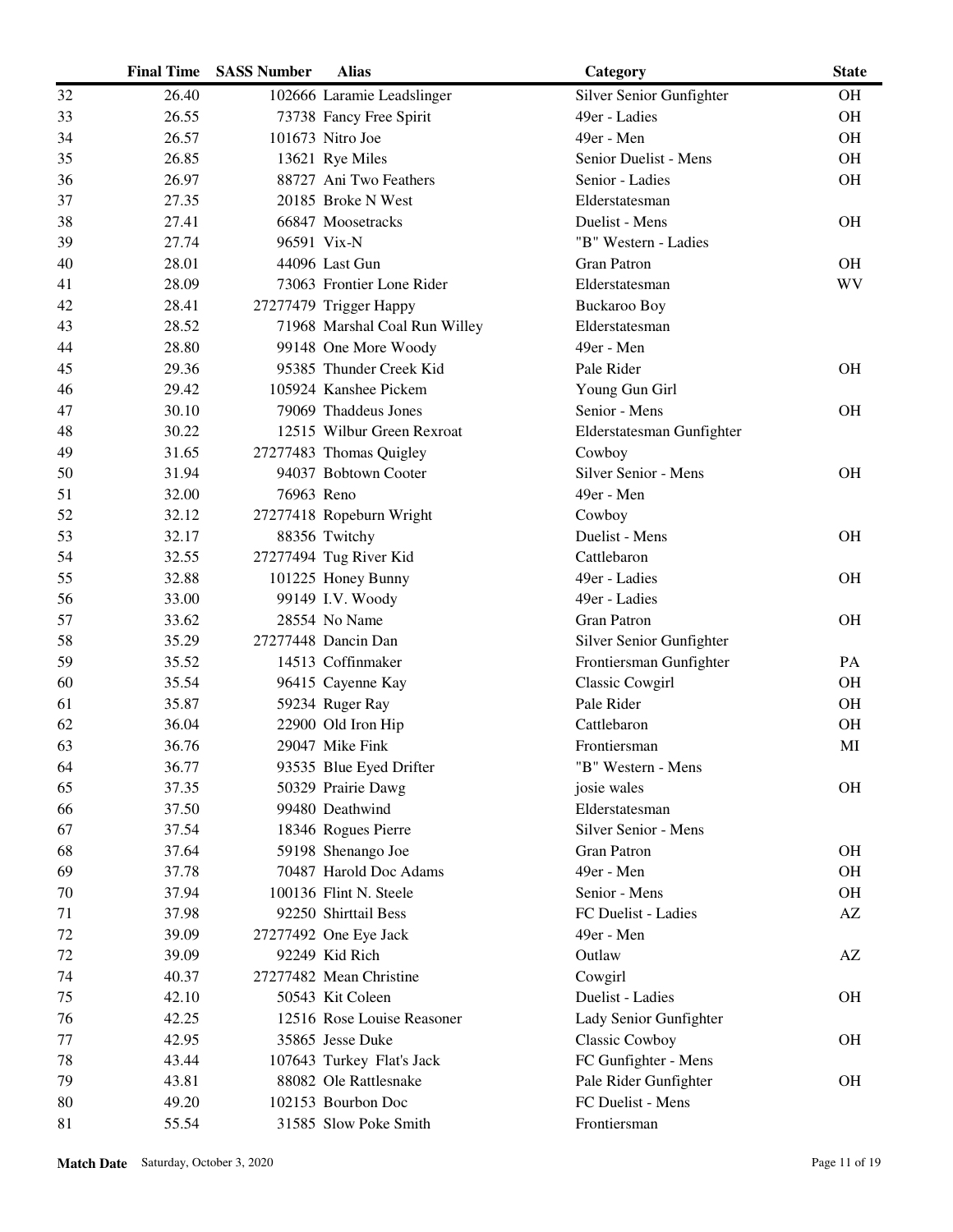|                   | <b>Final Time</b>         | <b>SASS Number</b> | <b>Alias</b>                 | Category                    | <b>State</b>             |
|-------------------|---------------------------|--------------------|------------------------------|-----------------------------|--------------------------|
| 82                | 56.94                     | 106615 Peachy      |                              | <b>Silver Senior Ladies</b> |                          |
| 83                | 60.32                     |                    | 109910 Bulldogger Dan        | Silver Senior - Mens        |                          |
| 84                | 70.93                     |                    | 98005 Sew Cantina            | Lady Wrangler               | <b>OH</b>                |
| 85                | 76.09                     |                    | 27277372 Lonesome Lill       | Senior - Ladies             | <b>OH</b>                |
| 86                | 112.54                    |                    | 95476 Random Lee             | Pale Rider                  |                          |
| 87                | 999.00                    |                    | 38728 DNF-J.J. Medicine Wind | <b>J.W. SILVER SENIOR</b>   | <b>OH</b>                |
| 87                | 999.00                    |                    | 38729 DNF-Muleskinner        | Senior Gunfighter           | <b>OH</b>                |
| 87                | 999.00                    |                    | 41270 DNF-Rodent             | Cattlebaron                 | MI                       |
| 87                | 999.00                    |                    | 27277493 DNF-Persimmon Dan   | Elderstatesman              |                          |
| 87                | 999.00                    |                    | 7127 DNF-Ace Deuce           | 49er - Men                  | <b>OH</b>                |
| Stage 7           |                           |                    |                              |                             |                          |
| 1                 | 20.76                     |                    | 27277387 The Cumberland Kid  | Gunfighter - Mens           |                          |
| $\overline{c}$    | 22.30                     |                    | 101057 Lucky 13              | Silver Senior - Mens        | <b>OH</b>                |
| 3                 | 23.01                     | 88829 Boaz         |                              | "B" Western - Mens          |                          |
| 4                 | 23.21                     |                    | 32827 Cheyenne Culpepper     | Senior Gunfighter           | <b>OH</b>                |
| 5                 | 23.47                     |                    | 11523 Black Jack Beeson      | Pale Rider Gunfighter       |                          |
| 6                 | 24.02                     |                    | 101338 Buckshot Charlie Bill | 49er - Men                  |                          |
| 7                 | 24.08                     |                    | 97216 Black Run Butcher      |                             | <b>OH</b>                |
| 7                 | 24.08                     |                    | 66868 Loco Leadslinger       | Wrangler<br>Classic Cowboy  | <b>OH</b>                |
| 9                 | 24.63                     |                    | 71947 Boss Outlaw            | FC Duelist - Mens           | $\ensuremath{\text{IN}}$ |
|                   | 24.83                     |                    | 58853 Stone Creek Drifter    |                             |                          |
| 10                |                           |                    |                              | Pale Rider Gunfighter       |                          |
| 11                | 25.13                     |                    | 88409 Hooligan Howes         | Gunfighter - Mens           | PA                       |
| 12                | 25.55                     | 13622 Swiss        |                              | Elderstatesman Gunfighter   | <b>OH</b>                |
| 13                | 25.77                     |                    | 24816 Woody Shootem          | FC Gunfighter - Mens        |                          |
| 14                | 25.80                     |                    | 88986 Crazy Cryder           | FC Duelist - Mens           | <b>OH</b>                |
| 15                | 26.89                     |                    | 96510 Money Bags Mathias     | FC Traditional - Mens       | $\ensuremath{\text{IN}}$ |
| 16                | 27.38                     |                    | 101763 Angie Oakley          | Gunfighter - Ladies         | <b>OH</b>                |
| 17                | 28.25                     |                    | 93535 Blue Eyed Drifter      | "B" Western - Mens          |                          |
| 18                | 28.50                     |                    | 90942 Blastin' Brad          | Cowboy                      | <b>OH</b>                |
| 19                | 29.78                     |                    | 83621 Cheatin Charlie        | Frontiersman                | <b>OH</b>                |
| 20                | 30.43                     |                    | 78668 Mean Gun Mark          | Outlaw                      |                          |
| 21                | 31.39                     |                    | 53825 R.S. Dancer            | Silver Senior Gunfighter    | <b>OH</b>                |
| 22                | 31.80                     |                    | 70498 N.A. Custer            | Silver Senior Gunfighter    | PA                       |
| 23                | 31.90                     |                    | 33226 John Lee               | Senior Duelist - Mens       | <b>OH</b>                |
| 24                | 32.18                     |                    | 66861 Buckaroo Bubba         | Gunfighter - Mens           | <b>OH</b>                |
| 25                | 32.53                     |                    | 63128 Swiftwater Jack        | Cattlebaron                 | <b>OH</b>                |
| 26                | 33.40                     |                    | 99148 One More Woody         | 49er - Men                  |                          |
| 27                | 33.52                     |                    | 20821 Gray Hare              | Wrangler                    | <b>OH</b>                |
| 28                | 33.62                     |                    | 73738 Fancy Free Spirit      | 49er - Ladies               | <b>OH</b>                |
| 29                | 34.67                     |                    | 70487 Harold Doc Adams       | 49er - Men                  | <b>OH</b>                |
| 30                | 34.98                     |                    | 88356 Twitchy                | Duelist - Mens              | <b>OH</b>                |
| 31                | 35.25                     |                    | 108840 Bad Moon Rising       | Cowboy                      |                          |
| 32                | 35.68                     |                    | 35865 Jesse Duke             | <b>Classic Cowboy</b>       | <b>OH</b>                |
| 33                | 35.69                     |                    | 79069 Thaddeus Jones         | Senior - Mens               | <b>OH</b>                |
| 34                | 35.82                     |                    | 73063 Frontier Lone Rider    | Elderstatesman              | WV                       |
| 35                | 36.50                     |                    | 94002 Sixgun Seamus          | Classic Cowboy              | <b>OH</b>                |
| 36                | 36.52                     |                    | 101673 Nitro Joe             | 49er - Men                  | <b>OH</b>                |
| 37                | 36.56                     |                    | 27277483 Thomas Quigley      | Cowboy                      |                          |
| 38                | 36.63                     |                    | 27277494 Tug River Kid       | Cattlebaron                 |                          |
| <b>Match Date</b> | Saturday, October 3, 2020 |                    |                              |                             | Page 12 of 19            |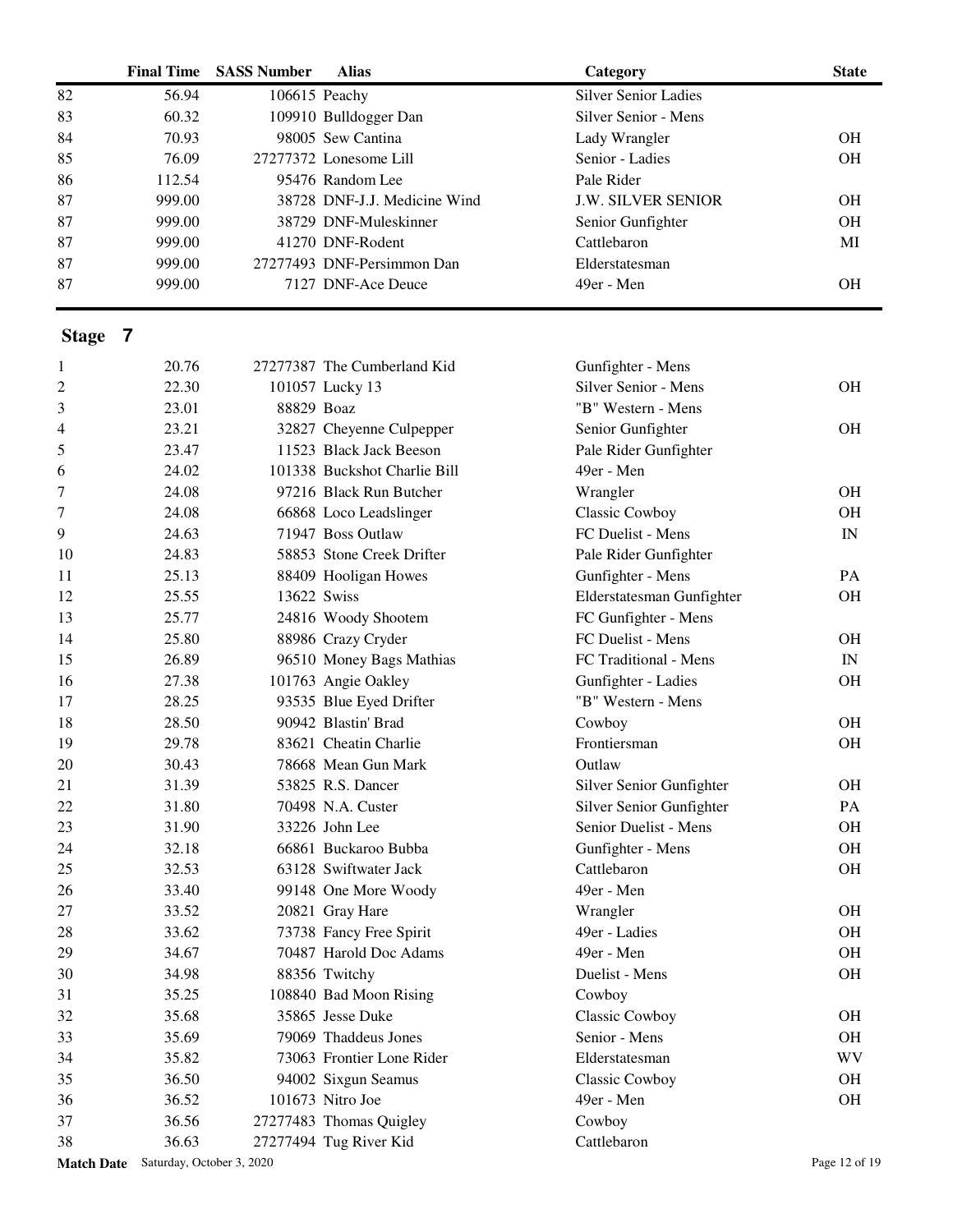|    | <b>Final Time</b> | <b>SASS Number</b> | <b>Alias</b>                  | Category                    | <b>State</b> |
|----|-------------------|--------------------|-------------------------------|-----------------------------|--------------|
| 39 | 36.76             |                    | 66847 Moosetracks             | Duelist - Mens              | <b>OH</b>    |
| 40 | 37.29             |                    | 95385 Thunder Creek Kid       | Pale Rider                  | OH           |
| 41 | 39.01             |                    | 71968 Marshal Coal Run Willey | Elderstatesman              |              |
| 42 | 39.38             |                    | 44096 Last Gun                | <b>Gran Patron</b>          | <b>OH</b>    |
| 43 | 39.56             |                    | 99149 I.V. Woody              | 49er - Ladies               |              |
| 44 | 39.58             |                    | 12515 Wilbur Green Rexroat    | Elderstatesman Gunfighter   |              |
| 45 | 39.90             |                    | 20185 Broke N West            | Elderstatesman              |              |
| 46 | 40.00             |                    | 105924 Kanshee Pickem         | Young Gun Girl              |              |
| 47 | 40.92             |                    | 105837 Skinny Kinny           | <b>Classic Cowboy</b>       |              |
| 48 | 41.57             |                    | 31585 Slow Poke Smith         | Frontiersman                |              |
| 49 | 41.69             |                    | 107643 Turkey Flat's Jack     | FC Gunfighter - Mens        |              |
| 50 | 43.66             |                    | 96591 Vix-N                   | "B" Western - Ladies        |              |
| 51 | 43.83             |                    | 88727 Ani Two Feathers        | Senior - Ladies             | <b>OH</b>    |
| 52 | 44.16             |                    | 59234 Ruger Ray               | Pale Rider                  | <b>OH</b>    |
| 53 | 44.24             |                    | 102666 Laramie Leadslinger    | Silver Senior Gunfighter    | <b>OH</b>    |
| 54 | 44.66             |                    | 13621 Rye Miles               | Senior Duelist - Mens       | <b>OH</b>    |
| 55 | 45.06             |                    | 101789 La Porte Lefty         | Duelist - Mens              | <b>OH</b>    |
| 56 | 45.92             |                    | 100136 Flint N. Steele        | Senior - Mens               | $\rm OH$     |
| 57 | 46.45             |                    | 27277448 Dancin Dan           | Silver Senior Gunfighter    |              |
| 58 | 46.59             | 76963 Reno         |                               | 49er - Men                  |              |
| 59 | 46.68             |                    | 101225 Honey Bunny            | 49er - Ladies               | <b>OH</b>    |
| 60 | 46.96             |                    | 27277479 Trigger Happy        | <b>Buckaroo Boy</b>         |              |
| 61 | 47.42             |                    | 27277418 Ropeburn Wright      | Cowboy                      |              |
| 62 | 48.93             |                    | 96415 Cayenne Kay             | Classic Cowgirl             | <b>OH</b>    |
| 63 | 50.07             |                    | 22900 Old Iron Hip            | Cattlebaron                 | <b>OH</b>    |
| 64 | 52.05             |                    | 27277492 One Eye Jack         | 49er - Men                  |              |
| 65 | 52.85             |                    | 92250 Shirttail Bess          | FC Duelist - Ladies         | AZ           |
| 66 | 53.00             |                    | 92249 Kid Rich                | Outlaw                      | AZ           |
| 67 | 53.64             |                    | 14513 Coffinmaker             | Frontiersman Gunfighter     | PA           |
| 68 | 54.69             |                    | 94037 Bobtown Cooter          | Silver Senior - Mens        | <b>OH</b>    |
| 69 | 54.72             |                    | 29047 Mike Fink               | Frontiersman                | MI           |
| 70 | 54.80             |                    | 88082 Ole Rattlesnake         | Pale Rider Gunfighter       | <b>OH</b>    |
| 71 | 54.97             |                    | 90690 Bo Darlin'              | Senior - Ladies             |              |
| 72 | 55.97             |                    | 18346 Rogues Pierre           | Silver Senior - Mens        |              |
| 73 | 60.58             |                    | 98005 Sew Cantina             | Lady Wrangler               | <b>OH</b>    |
| 74 | 63.05             |                    | 102153 Bourbon Doc            | FC Duelist - Mens           |              |
| 75 | 63.06             |                    | 50543 Kit Coleen              | Duelist - Ladies            | <b>OH</b>    |
| 76 | 65.97             |                    | 44051 Life-R                  | josie wales                 | OH           |
| 77 | 66.05             |                    | 99480 Deathwind               | Elderstatesman              |              |
| 78 | 66.63             |                    | 27277482 Mean Christine       | Cowgirl                     |              |
| 79 | 66.78             |                    | 50329 Prairie Dawg            | josie wales                 | <b>OH</b>    |
| 80 | 72.01             |                    | 95476 Random Lee              | Pale Rider                  |              |
| 81 | 74.18             |                    | 106615 Peachy                 | <b>Silver Senior Ladies</b> |              |
| 82 | 75.98             |                    | 59198 Shenango Joe            | <b>Gran Patron</b>          | <b>OH</b>    |
| 83 | 81.32             |                    | 12516 Rose Louise Reasoner    | Lady Senior Gunfighter      |              |
| 84 | 95.67             |                    | 109910 Bulldogger Dan         | Silver Senior - Mens        |              |
| 85 | 115.35            |                    | 27277372 Lonesome Lill        | Senior - Ladies             | <b>OH</b>    |
| 86 | 150.00            |                    | 28554 No Name                 | <b>Gran Patron</b>          | <b>OH</b>    |
| 87 | 999.00            |                    | 7127 DNF-Ace Deuce            | 49er - Men                  | <b>OH</b>    |
| 87 | 999.00            |                    | 27277493 DNF-Persimmon Dan    | Elderstatesman              |              |
|    |                   |                    |                               |                             |              |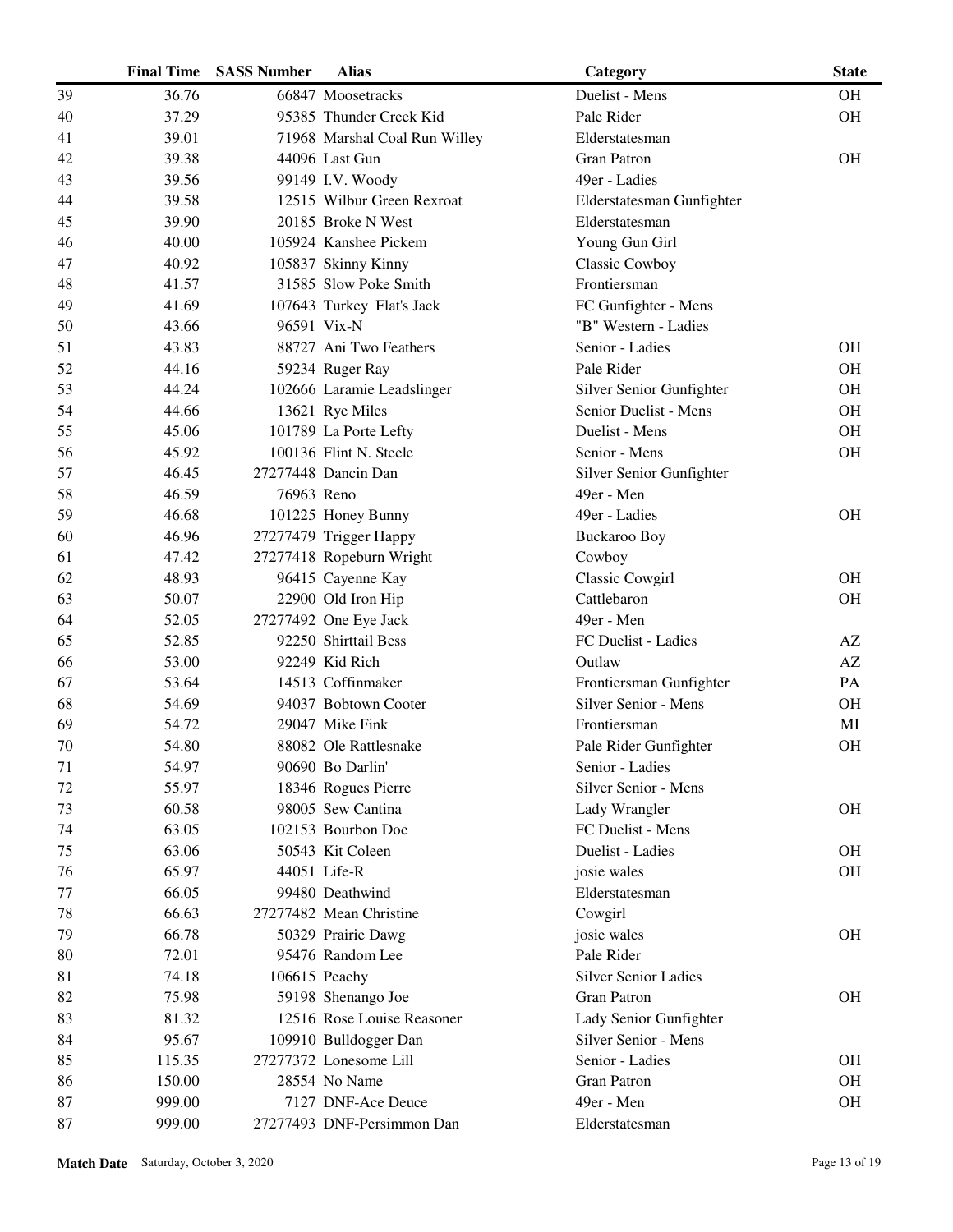|                   | <b>Final Time</b> | <b>SASS Number</b>        | <b>Alias</b>                  | Category                  | <b>State</b>             |
|-------------------|-------------------|---------------------------|-------------------------------|---------------------------|--------------------------|
| 87                | 999.00            |                           | 38729 DNF-Muleskinner         | Senior Gunfighter         | <b>OH</b>                |
| 87                | 999.00            |                           | 38728 DNF-J.J. Medicine Wind  | <b>J.W. SILVER SENIOR</b> | <b>OH</b>                |
| 87                | 999.00            |                           | 41270 DNF-Rodent              | Cattlebaron               | MI                       |
| Stage 8           |                   |                           |                               |                           |                          |
| 1                 | 18.15             |                           | 27277387 The Cumberland Kid   | Gunfighter - Mens         |                          |
| 2                 | 20.75             | 88829 Boaz                |                               | "B" Western - Mens        |                          |
| 3                 | 22.02             |                           | 32827 Cheyenne Culpepper      | Senior Gunfighter         | <b>OH</b>                |
| 4                 | 22.14             |                           | 71947 Boss Outlaw             | FC Duelist - Mens         | $\ensuremath{\text{IN}}$ |
| 5                 | 22.68             |                           | 58853 Stone Creek Drifter     | Pale Rider Gunfighter     |                          |
| 6                 | 23.17             |                           | 101057 Lucky 13               | Silver Senior - Mens      | <b>OH</b>                |
| 7                 | 23.64             |                           | 20821 Gray Hare               | Wrangler                  | <b>OH</b>                |
| 8                 | 24.64             |                           | 97216 Black Run Butcher       | Wrangler                  | <b>OH</b>                |
| 9                 | 24.69             |                           | 13622 Swiss                   | Elderstatesman Gunfighter | <b>OH</b>                |
| 10                | 24.75             |                           | 11523 Black Jack Beeson       | Pale Rider Gunfighter     |                          |
| 11                | 24.80             |                           | 88409 Hooligan Howes          | Gunfighter - Mens         | PA                       |
| 12                | 25.31             |                           | 66868 Loco Leadslinger        | Classic Cowboy            | <b>OH</b>                |
| 13                | 25.42             |                           | 24816 Woody Shootem           | FC Gunfighter - Mens      |                          |
| 14                | 25.57             |                           | 88986 Crazy Cryder            | FC Duelist - Mens         | <b>OH</b>                |
| 15                | 26.32             |                           | 96510 Money Bags Mathias      | FC Traditional - Mens     | $\ensuremath{\text{IN}}$ |
| 16                | 26.71             |                           | 99148 One More Woody          | 49er - Men                |                          |
| 17                | 27.00             |                           | 53825 R.S. Dancer             | Silver Senior Gunfighter  | <b>OH</b>                |
| 18                | 27.37             |                           | 101673 Nitro Joe              | 49er - Men                | OH                       |
| 19                | 28.86             |                           | 90942 Blastin' Brad           | Cowboy                    | <b>OH</b>                |
| 20                | 29.36             |                           | 78668 Mean Gun Mark           | Outlaw                    |                          |
| 21                | 29.49             |                           | 108840 Bad Moon Rising        | Cowboy                    |                          |
| 22                | 29.63             |                           | 66861 Buckaroo Bubba          | Gunfighter - Mens         | <b>OH</b>                |
| 23                | 29.89             |                           | 83621 Cheatin Charlie         | Frontiersman              | <b>OH</b>                |
| 24                | 30.08             |                           | 101763 Angie Oakley           | Gunfighter - Ladies       | <b>OH</b>                |
| 25                | 30.70             |                           | 94002 Sixgun Seamus           | Classic Cowboy            | <b>OH</b>                |
| 26                | 30.89             |                           | 93535 Blue Eyed Drifter       | "B" Western - Mens        |                          |
| 27                | 31.86             |                           | 79069 Thaddeus Jones          | Senior - Mens             | OH                       |
| 28                | 31.91             |                           | 102666 Laramie Leadslinger    | Silver Senior Gunfighter  | OH                       |
| 29                | 32.29             |                           | 33226 John Lee                | Senior Duelist - Mens     | OH                       |
| 30                | 32.44             |                           | 63128 Swiftwater Jack         | Cattlebaron               | OH                       |
| 31                | 32.57             |                           | 107643 Turkey Flat's Jack     | FC Gunfighter - Mens      |                          |
| 32                | 33.21             |                           | 105837 Skinny Kinny           | Classic Cowboy            |                          |
| 33                | 33.22             |                           | 73738 Fancy Free Spirit       | 49er - Ladies             | <b>OH</b>                |
| 34                | 33.41             |                           | 71968 Marshal Coal Run Willey | Elderstatesman            |                          |
| 35                | 33.50             |                           | 70498 N.A. Custer             | Silver Senior Gunfighter  | PA                       |
| 36                | 33.60             |                           | 88727 Ani Two Feathers        | Senior - Ladies           | OH                       |
| 37                | 33.71             |                           | 13621 Rye Miles               | Senior Duelist - Mens     | OH                       |
| 38                | 34.32             |                           | 101789 La Porte Lefty         | Duelist - Mens            | OH                       |
| 39                | 34.94             |                           | 29047 Mike Fink               | Frontiersman              | MI                       |
| 40                | 35.04             |                           | 70487 Harold Doc Adams        | 49er - Men                | OH                       |
| 41                | 35.12             |                           | 101338 Buckshot Charlie Bill  | 49er - Men                |                          |
| 42                | 36.61             |                           | 88082 Ole Rattlesnake         | Pale Rider Gunfighter     | OH                       |
| 43                | 36.68             |                           | 31585 Slow Poke Smith         | Frontiersman              |                          |
| 44                | 36.72             |                           | 44096 Last Gun                | <b>Gran Patron</b>        | <b>OH</b>                |
| 45                | 37.98             |                           | 35865 Jesse Duke              | Classic Cowboy            | OH                       |
| <b>Match Date</b> |                   | Saturday, October 3, 2020 |                               |                           | Page 14 of 19            |
|                   |                   |                           |                               |                           |                          |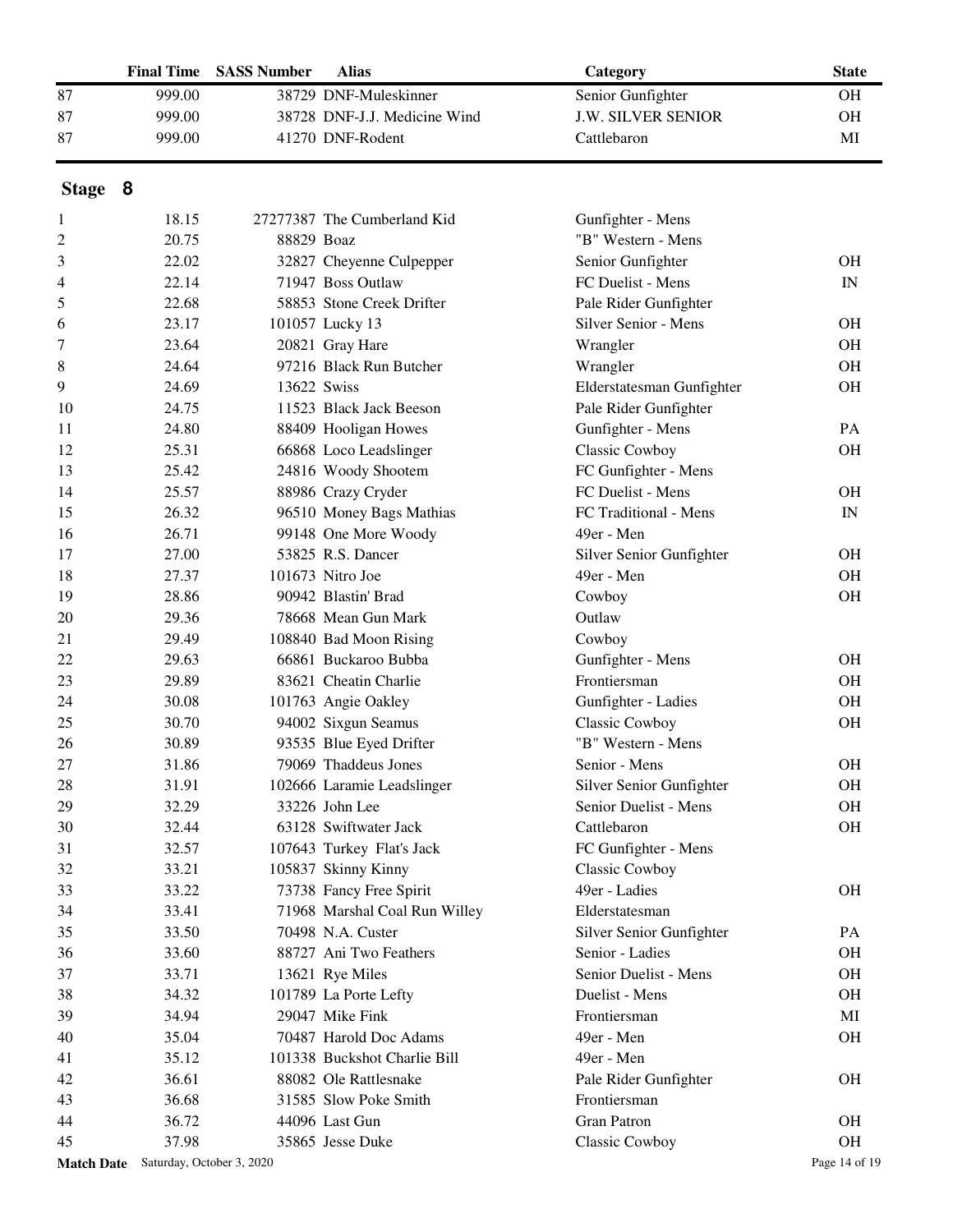|    | <b>Final Time</b> | <b>SASS Number</b> | <b>Alias</b>                 | Category                    | <b>State</b> |
|----|-------------------|--------------------|------------------------------|-----------------------------|--------------|
| 46 | 38.10             |                    | 27277479 Trigger Happy       | <b>Buckaroo Boy</b>         |              |
| 47 | 39.00             |                    | 59234 Ruger Ray              | Pale Rider                  | <b>OH</b>    |
| 48 | 39.19             |                    | 73063 Frontier Lone Rider    | Elderstatesman              | <b>WV</b>    |
| 49 | 39.23             |                    | 66847 Moosetracks            | Duelist - Mens              | <b>OH</b>    |
| 50 | 39.26             |                    | 88356 Twitchy                | Duelist - Mens              | <b>OH</b>    |
| 51 | 39.31             |                    | 100136 Flint N. Steele       | Senior - Mens               | OH           |
| 52 | 39.64             |                    | 44051 Life-R                 | josie wales                 | <b>OH</b>    |
| 53 | 40.09             |                    | 90690 Bo Darlin'             | Senior - Ladies             |              |
| 54 | 40.35             |                    | 12515 Wilbur Green Rexroat   | Elderstatesman Gunfighter   |              |
| 55 | 40.82             |                    | 27277483 Thomas Quigley      | Cowboy                      |              |
| 56 | 40.93             |                    | 27277492 One Eye Jack        | 49er - Men                  |              |
| 57 | 40.95             |                    | 92249 Kid Rich               | Outlaw                      | AZ           |
| 58 | 41.17             |                    | 94037 Bobtown Cooter         | Silver Senior - Mens        | <b>OH</b>    |
| 59 | 41.36             |                    | 99149 I.V. Woody             | 49er - Ladies               |              |
| 60 | 41.53             |                    | 101225 Honey Bunny           | 49er - Ladies               | <b>OH</b>    |
| 61 | 42.17             |                    | 96591 Vix-N                  | "B" Western - Ladies        |              |
| 62 | 43.14             |                    | 27277418 Ropeburn Wright     | Cowboy                      |              |
| 63 | 43.17             |                    | 98005 Sew Cantina            | Lady Wrangler               | <b>OH</b>    |
| 64 | 44.74             |                    | 22900 Old Iron Hip           | Cattlebaron                 | <b>OH</b>    |
| 65 | 45.74             |                    | 96415 Cayenne Kay            | <b>Classic Cowgirl</b>      | <b>OH</b>    |
| 66 | 46.30             |                    | 92250 Shirttail Bess         | FC Duelist - Ladies         | AZ           |
| 67 | 47.70             |                    | 95385 Thunder Creek Kid      | Pale Rider                  | OH           |
| 68 | 47.74             | 76963 Reno         |                              | 49er - Men                  |              |
| 69 | 47.85             |                    | 27277494 Tug River Kid       | Cattlebaron                 |              |
| 70 | 49.69             |                    | 18346 Rogues Pierre          | Silver Senior - Mens        |              |
| 71 | 50.26             |                    | 27277482 Mean Christine      | Cowgirl                     |              |
| 72 | 50.59             |                    | 50543 Kit Coleen             | Duelist - Ladies            | <b>OH</b>    |
| 73 | 51.36             |                    | 59198 Shenango Joe           | <b>Gran Patron</b>          | <b>OH</b>    |
| 74 | 51.48             |                    | 14513 Coffinmaker            | Frontiersman Gunfighter     | PA           |
| 75 | 51.75             |                    | 105924 Kanshee Pickem        | Young Gun Girl              |              |
| 76 | 54.29             |                    | 20185 Broke N West           | Elderstatesman              |              |
| 77 | 54.54             |                    | 27277448 Dancin Dan          | Silver Senior Gunfighter    |              |
| 78 | 57.38             |                    | 28554 No Name                | <b>Gran Patron</b>          | <b>OH</b>    |
| 79 | 58.51             |                    | 99480 Deathwind              | Elderstatesman              |              |
| 80 | 60.09             |                    | 12516 Rose Louise Reasoner   | Lady Senior Gunfighter      |              |
| 81 | 60.56             |                    | 95476 Random Lee             | Pale Rider                  |              |
| 82 | 63.74             |                    | 102153 Bourbon Doc           | FC Duelist - Mens           |              |
| 83 | 66.15             |                    | 109910 Bulldogger Dan        | Silver Senior - Mens        |              |
| 84 | 74.67             |                    | 50329 Prairie Dawg           | josie wales                 | <b>OH</b>    |
| 85 | 76.12             | 106615 Peachy      |                              | <b>Silver Senior Ladies</b> |              |
| 86 | 95.93             |                    | 27277372 Lonesome Lill       | Senior - Ladies             | <b>OH</b>    |
| 87 | 999.00            |                    | 27277493 DNF-Persimmon Dan   | Elderstatesman              |              |
| 87 | 999.00            |                    | 38728 DNF-J.J. Medicine Wind | <b>J.W. SILVER SENIOR</b>   | <b>OH</b>    |
| 87 | 999.00            |                    | 38729 DNF-Muleskinner        | Senior Gunfighter           | <b>OH</b>    |
| 87 | 999.00            |                    | 7127 DNF-Ace Deuce           | 49er - Men                  | <b>OH</b>    |
| 87 | 999.00            |                    | 41270 DNF-Rodent             | Cattlebaron                 | MI           |
|    |                   |                    |                              |                             |              |

| 13.56                                       |            | 27277387 The Cumberland Kid | Gunfighter - Mens  |               |
|---------------------------------------------|------------|-----------------------------|--------------------|---------------|
| 16.62                                       | 88829 Boaz |                             | "B" Western - Mens |               |
| <b>Match Date</b> Saturday, October 3, 2020 |            |                             |                    | Page 15 of 19 |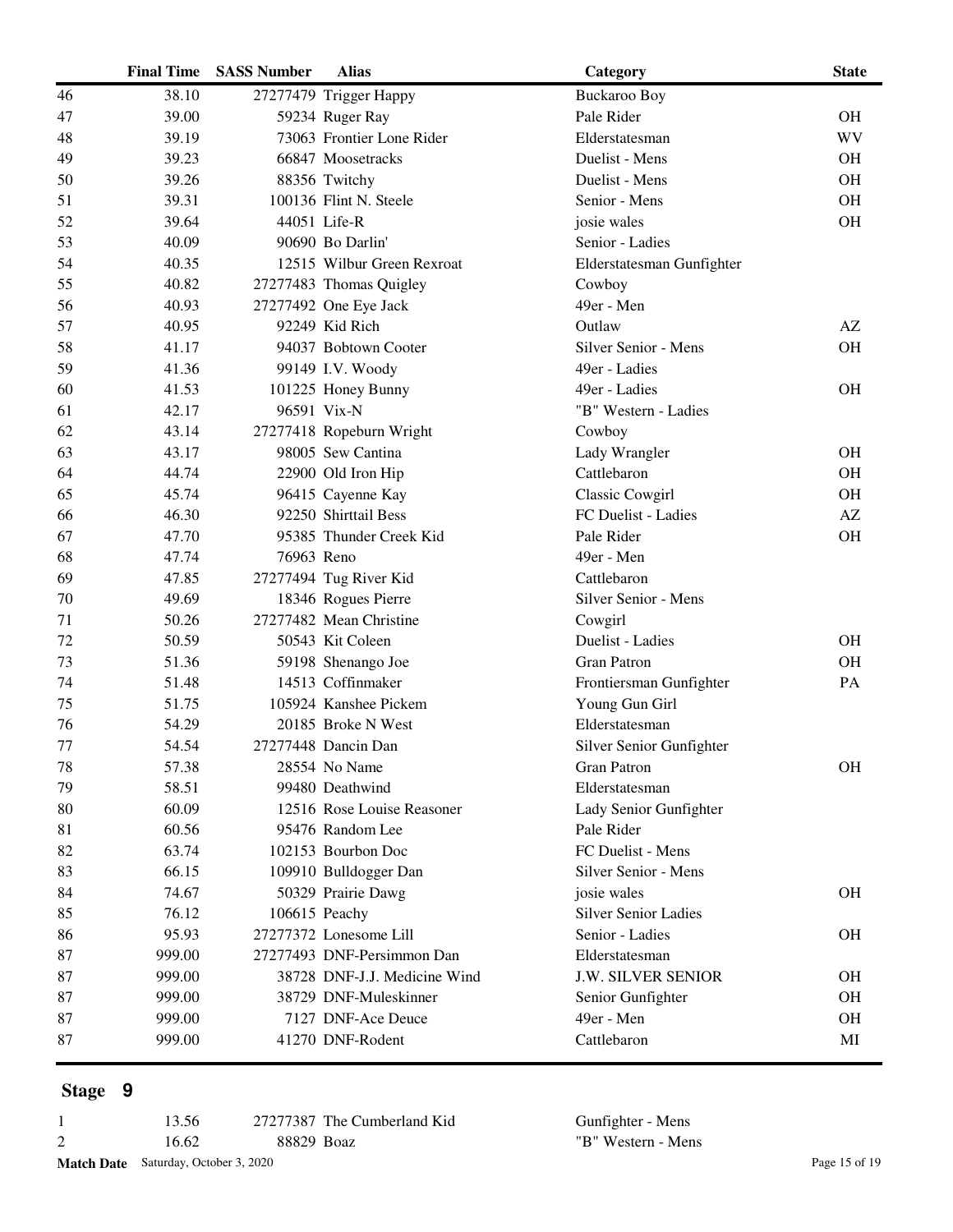|    | <b>Final Time</b> | <b>SASS Number</b> | <b>Alias</b>                 | Category                  | <b>State</b>             |
|----|-------------------|--------------------|------------------------------|---------------------------|--------------------------|
| 3  | 17.79             |                    | 101057 Lucky 13              | Silver Senior - Mens      | <b>OH</b>                |
| 4  | 18.25             |                    | 24816 Woody Shootem          | FC Gunfighter - Mens      |                          |
| 5  | 18.38             |                    | 66868 Loco Leadslinger       | Classic Cowboy            | <b>OH</b>                |
| 6  | 18.66             |                    | 97216 Black Run Butcher      | Wrangler                  | <b>OH</b>                |
| 7  | 18.99             |                    | 88409 Hooligan Howes         | Gunfighter - Mens         | PA                       |
| 8  | 19.61             |                    | 11523 Black Jack Beeson      | Pale Rider Gunfighter     |                          |
| 9  | 20.01             |                    | 32827 Cheyenne Culpepper     | Senior Gunfighter         | <b>OH</b>                |
| 10 | 20.29             | 13622 Swiss        |                              | Elderstatesman Gunfighter | <b>OH</b>                |
| 11 | 20.50             |                    | 88986 Crazy Cryder           | FC Duelist - Mens         | <b>OH</b>                |
| 12 | 20.53             |                    | 20821 Gray Hare              | Wrangler                  | OH                       |
| 13 | 20.94             |                    | 58853 Stone Creek Drifter    | Pale Rider Gunfighter     |                          |
| 14 | 21.00             |                    | 96510 Money Bags Mathias     | FC Traditional - Mens     | IN                       |
| 15 | 21.43             |                    | 66861 Buckaroo Bubba         | Gunfighter - Mens         | <b>OH</b>                |
| 16 | 21.62             |                    | 71947 Boss Outlaw            | FC Duelist - Mens         | $\ensuremath{\text{IN}}$ |
| 17 | 22.42             |                    | 90942 Blastin' Brad          | Cowboy                    | <b>OH</b>                |
| 18 | 22.66             |                    | 99148 One More Woody         | 49er - Men                |                          |
| 19 | 23.32             |                    | 78668 Mean Gun Mark          | Outlaw                    |                          |
| 20 | 23.68             |                    | 70498 N.A. Custer            | Silver Senior Gunfighter  | PA                       |
| 21 | 23.84             |                    | 83621 Cheatin Charlie        | Frontiersman              | <b>OH</b>                |
| 22 | 24.03             |                    | 101338 Buckshot Charlie Bill | 49er - Men                |                          |
| 23 | 24.26             |                    | 94002 Sixgun Seamus          | <b>Classic Cowboy</b>     | <b>OH</b>                |
| 24 | 24.77             |                    | 53825 R.S. Dancer            | Silver Senior Gunfighter  | <b>OH</b>                |
| 25 | 24.98             |                    | 101789 La Porte Lefty        | Duelist - Mens            | <b>OH</b>                |
| 26 | 25.70             |                    | 90690 Bo Darlin'             | Senior - Ladies           |                          |
| 27 | 25.85             |                    | 70487 Harold Doc Adams       | 49er - Men                | <b>OH</b>                |
| 28 | 25.99             |                    | 93535 Blue Eyed Drifter      | "B" Western - Mens        |                          |
| 29 | 26.89             |                    | 108840 Bad Moon Rising       | Cowboy                    |                          |
| 30 | 27.10             |                    | 13621 Rye Miles              | Senior Duelist - Mens     | <b>OH</b>                |
| 31 | 27.32             |                    | 101763 Angie Oakley          | Gunfighter - Ladies       | <b>OH</b>                |
| 32 | 27.70             |                    | 27277483 Thomas Quigley      | Cowboy                    |                          |
| 33 | 27.74             | 76963 Reno         |                              | 49er - Men                |                          |
| 34 | 28.03             |                    | 63128 Swiftwater Jack        | Cattlebaron               | <b>OH</b>                |
| 35 | 28.33             |                    | 33226 John Lee               | Senior Duelist - Mens     | OH                       |
| 36 | 28.71             |                    | 20185 Broke N West           | Elderstatesman            |                          |
| 37 | 28.80             |                    | 59234 Ruger Ray              | Pale Rider                | <b>OH</b>                |
| 38 | 28.98             |                    | 105924 Kanshee Pickem        | Young Gun Girl            |                          |
| 39 | 30.12             |                    | 102666 Laramie Leadslinger   | Silver Senior Gunfighter  | <b>OH</b>                |
| 40 | 30.90             |                    | 88727 Ani Two Feathers       | Senior - Ladies           | <b>OH</b>                |
| 41 | 31.16             |                    | 95385 Thunder Creek Kid      | Pale Rider                | <b>OH</b>                |
| 42 | 31.26             |                    | 88356 Twitchy                | Duelist - Mens            | <b>OH</b>                |
| 43 | 31.36             |                    | 107643 Turkey Flat's Jack    | FC Gunfighter - Mens      |                          |
| 44 | 31.76             |                    | 96415 Cayenne Kay            | <b>Classic Cowgirl</b>    | <b>OH</b>                |
| 45 | 31.80             |                    | 35865 Jesse Duke             | Classic Cowboy            | <b>OH</b>                |
| 46 | 31.92             |                    | 94037 Bobtown Cooter         | Silver Senior - Mens      | <b>OH</b>                |
| 47 | 32.04             |                    | 27277494 Tug River Kid       | Cattlebaron               |                          |
| 48 | 32.09             |                    | 28554 No Name                | <b>Gran Patron</b>        | <b>OH</b>                |
| 49 | 32.18             |                    | 73738 Fancy Free Spirit      | 49er - Ladies             | <b>OH</b>                |
| 50 | 32.25             |                    | 22900 Old Iron Hip           | Cattlebaron               | <b>OH</b>                |
| 51 | 32.48             |                    | 44096 Last Gun               | <b>Gran Patron</b>        | <b>OH</b>                |
| 52 | 32.73             |                    | 29047 Mike Fink              | Frontiersman              | MI                       |
|    |                   |                    |                              |                           |                          |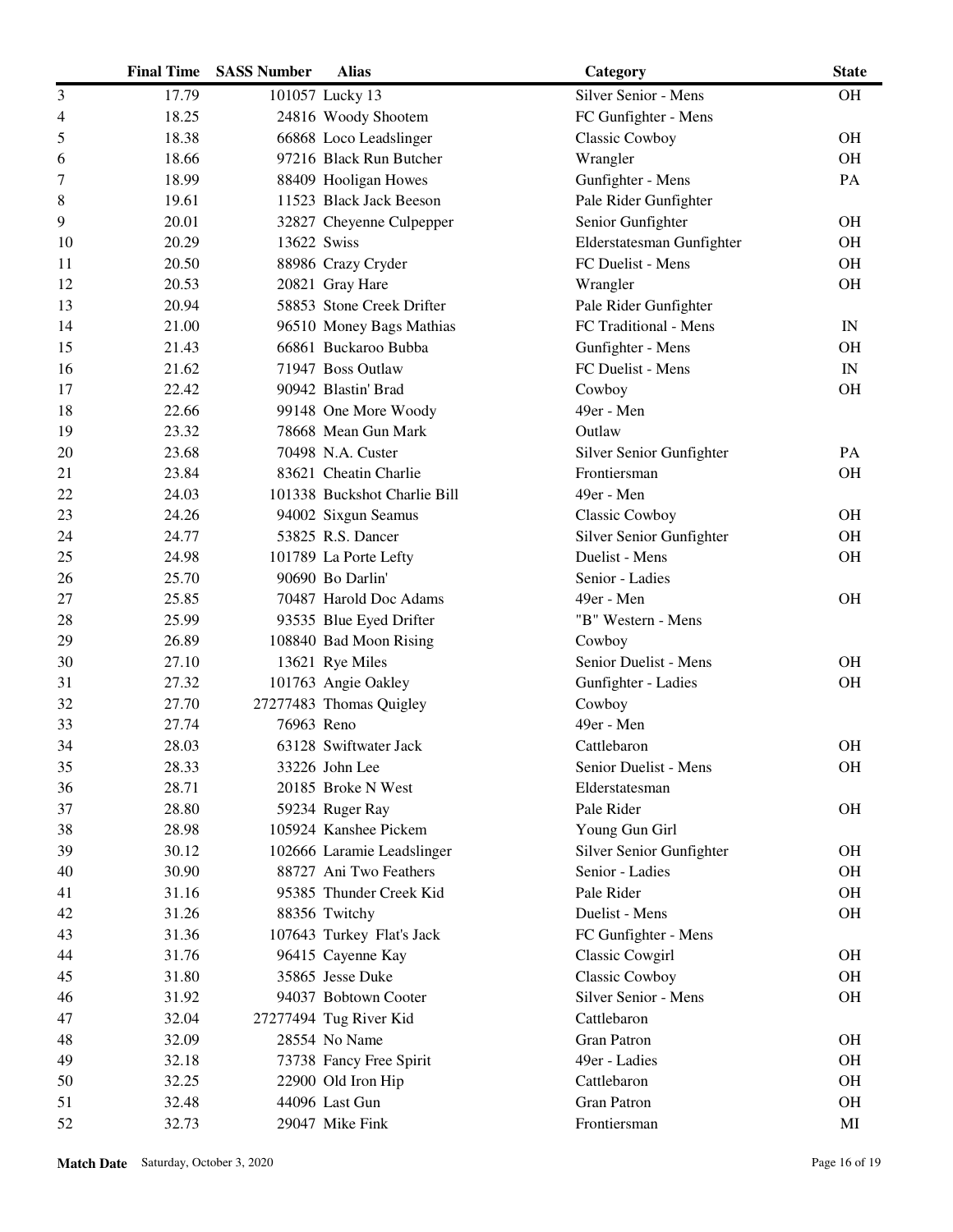|              | <b>Final Time</b> | <b>SASS Number</b> | <b>Alias</b>                  | Category                    | <b>State</b> |
|--------------|-------------------|--------------------|-------------------------------|-----------------------------|--------------|
| 53           | 32.99             |                    | 73063 Frontier Lone Rider     | Elderstatesman              | <b>WV</b>    |
| 54           | 33.47             |                    | 98005 Sew Cantina             | Lady Wrangler               | <b>OH</b>    |
| 55           | 33.74             |                    | 101673 Nitro Joe              | 49er - Men                  | <b>OH</b>    |
| 56           | 34.71             |                    | 88082 Ole Rattlesnake         | Pale Rider Gunfighter       | OH           |
| 57           | 34.72             |                    | 12515 Wilbur Green Rexroat    | Elderstatesman Gunfighter   |              |
| 58           | 35.34             |                    | 92250 Shirttail Bess          | FC Duelist - Ladies         | AZ           |
| 59           | 35.98             |                    | 14513 Coffinmaker             | Frontiersman Gunfighter     | PA           |
| 60           | 36.19             |                    | 66847 Moosetracks             | Duelist - Mens              | <b>OH</b>    |
| 61           | 37.02             |                    | 44051 Life-R                  | josie wales                 | <b>OH</b>    |
| 62           | 37.77             |                    | 18346 Rogues Pierre           | Silver Senior - Mens        |              |
| 63           | 37.81             |                    | 99149 I.V. Woody              | 49er - Ladies               |              |
| 64           | 38.80             |                    | 71968 Marshal Coal Run Willey | Elderstatesman              |              |
| 65           | 38.97             |                    | 27277482 Mean Christine       | Cowgirl                     |              |
| 66           | 39.12             |                    | 27277492 One Eye Jack         | 49er - Men                  |              |
| 67           | 39.78             |                    | 79069 Thaddeus Jones          | Senior - Mens               | <b>OH</b>    |
| 68           | 40.01             |                    | 96591 Vix-N                   | "B" Western - Ladies        |              |
| 69           | 40.34             |                    | 31585 Slow Poke Smith         | Frontiersman                |              |
| 70           | 41.34             |                    | 27277479 Trigger Happy        | Buckaroo Boy                |              |
| 71           | 41.74             |                    | 102153 Bourbon Doc            | FC Duelist - Mens           |              |
| 72           | 41.96             |                    | 27277448 Dancin Dan           | Silver Senior Gunfighter    |              |
| 73           | 41.97             |                    | 100136 Flint N. Steele        | Senior - Mens               | <b>OH</b>    |
| 74           | 42.30             |                    | 27277418 Ropeburn Wright      | Cowboy                      |              |
| 75           | 42.41             |                    | 101225 Honey Bunny            | 49er - Ladies               | <b>OH</b>    |
| 76           | 43.22             |                    | 50543 Kit Coleen              | Duelist - Ladies            | <b>OH</b>    |
| 77           | 46.08             |                    | 92249 Kid Rich                | Outlaw                      | AZ           |
| 78           | 47.30             |                    | 59198 Shenango Joe            | <b>Gran Patron</b>          | OH           |
| 79           | 50.20             |                    | 95476 Random Lee              | Pale Rider                  |              |
| 80           | 50.31             |                    | 99480 Deathwind               | Elderstatesman              |              |
| 81           | 50.77             |                    | 12516 Rose Louise Reasoner    | Lady Senior Gunfighter      |              |
| 82           | 51.04             |                    | 50329 Prairie Dawg            | josie wales                 | <b>OH</b>    |
| 83           | 51.65             |                    | 105837 Skinny Kinny           | Classic Cowboy              |              |
| 84           | 58.74             |                    | 106615 Peachy                 | <b>Silver Senior Ladies</b> |              |
| 85           | 73.16             |                    | 109910 Bulldogger Dan         | Silver Senior - Mens        |              |
| 86           | 98.15             |                    | 27277372 Lonesome Lill        | Senior - Ladies             | <b>OH</b>    |
| 87           | 999.00            |                    | 38728 DNF-J.J. Medicine Wind  | <b>J.W. SILVER SENIOR</b>   | <b>OH</b>    |
| 87           | 999.00            |                    | 7127 DNF-Ace Deuce            | 49er - Men                  | <b>OH</b>    |
| 87           | 999.00            |                    | 38729 DNF-Muleskinner         | Senior Gunfighter           | OH           |
| 87           | 999.00            |                    | 41270 DNF-Rodent              | Cattlebaron                 | MI           |
| 87           | 999.00            |                    | 27277493 DNF-Persimmon Dan    | Elderstatesman              |              |
|              |                   |                    |                               |                             |              |
|              |                   |                    |                               |                             |              |
| <b>Stage</b> | 10                |                    |                               |                             |              |
| 1            | 22.25             |                    | 27277387 The Cumberland Kid   | Gunfighter - Mens           |              |
| 2            | 24.49             |                    | 32827 Cheyenne Culpepper      | Senior Gunfighter           | <b>OH</b>    |
| 3            | 25.35             |                    | 11523 Black Jack Beeson       | Pale Rider Gunfighter       |              |
| 4            | 25.67             |                    | 101057 Lucky 13               | Silver Senior - Mens        | <b>OH</b>    |
| 5            | 26.43             | 13622 Swiss        |                               | Elderstatesman Gunfighter   | OH           |
| 6            | 26.82             |                    | 20821 Gray Hare               | Wrangler                    | <b>OH</b>    |
| 7            | 27.79             |                    | 58853 Stone Creek Drifter     | Pale Rider Gunfighter       |              |
| 8            | 28.03             |                    | 96510 Money Bags Mathias      | FC Traditional - Mens       | IN           |
| 9            | 28.41             |                    | 101338 Buckshot Charlie Bill  | 49er - Men                  |              |

Match Date Saturday, October 3, 2020 Page 17 of 19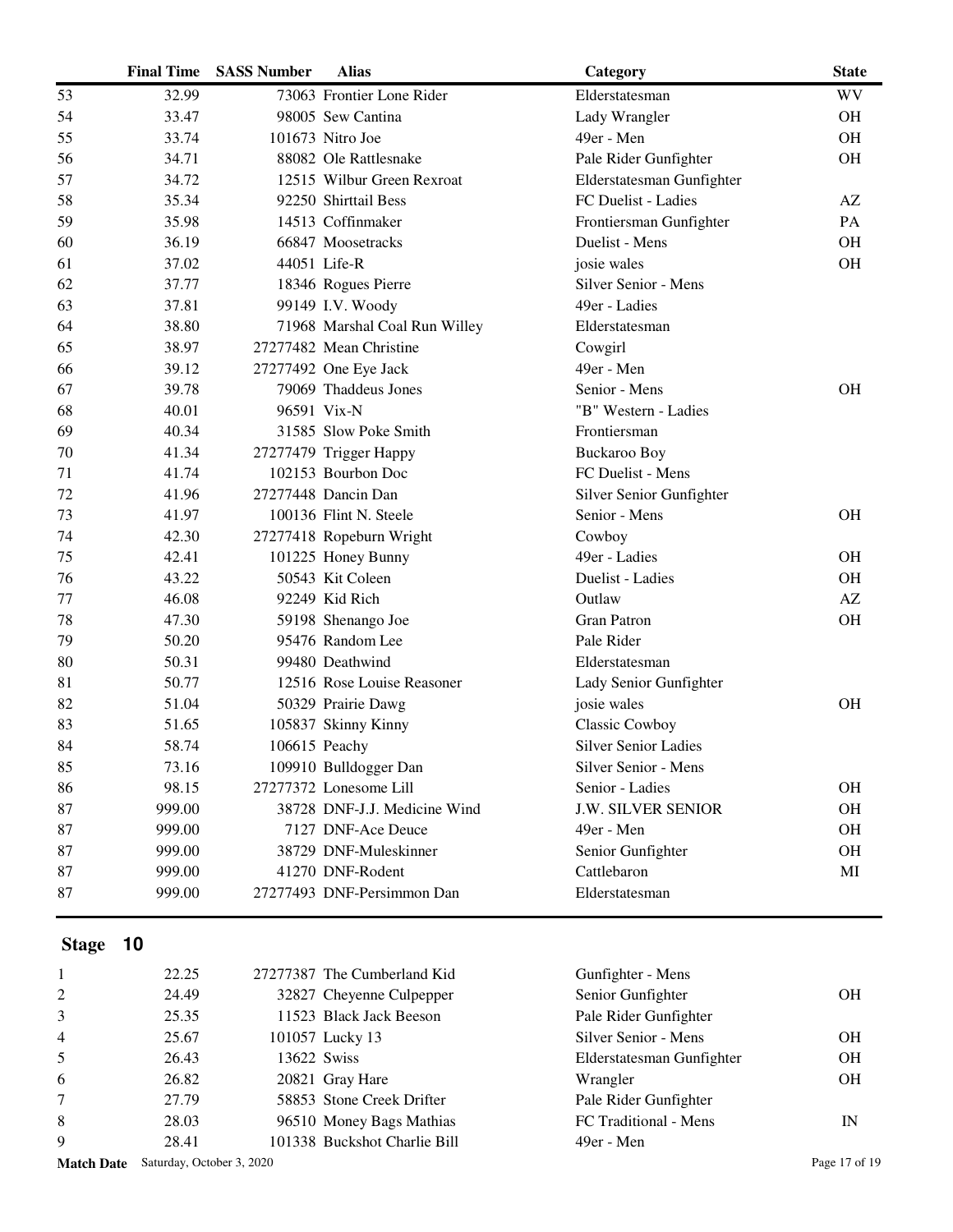|    | <b>Final Time</b> | <b>SASS Number</b> | <b>Alias</b>                  | Category                 | <b>State</b>             |
|----|-------------------|--------------------|-------------------------------|--------------------------|--------------------------|
| 10 | 28.55             |                    | 88986 Crazy Cryder            | FC Duelist - Mens        | <b>OH</b>                |
| 11 | 28.82             |                    | 24816 Woody Shootem           | FC Gunfighter - Mens     |                          |
| 12 | 28.94             |                    | 97216 Black Run Butcher       | Wrangler                 | <b>OH</b>                |
| 13 | 29.27             | 76963 Reno         |                               | 49er - Men               |                          |
| 14 | 29.38             |                    | 88409 Hooligan Howes          | Gunfighter - Mens        | PA                       |
| 15 | 29.70             |                    | 71947 Boss Outlaw             | FC Duelist - Mens        | $\ensuremath{\text{IN}}$ |
| 16 | 29.90             | 88829 Boaz         |                               | "B" Western - Mens       |                          |
| 17 | 31.19             |                    | 93535 Blue Eyed Drifter       | "B" Western - Mens       |                          |
| 18 | 31.21             |                    | 66868 Loco Leadslinger        | Classic Cowboy           | <b>OH</b>                |
| 19 | 31.57             |                    | 99148 One More Woody          | 49er - Men               |                          |
| 20 | 31.80             |                    | 94002 Sixgun Seamus           | Classic Cowboy           | <b>OH</b>                |
| 21 | 32.72             |                    | 90942 Blastin' Brad           | Cowboy                   | OH                       |
| 22 | 33.08             |                    | 83621 Cheatin Charlie         | Frontiersman             | <b>OH</b>                |
| 23 | 33.76             |                    | 33226 John Lee                | Senior Duelist - Mens    | OH                       |
| 24 | 33.86             |                    | 70498 N.A. Custer             | Silver Senior Gunfighter | PA                       |
| 25 | 35.40             |                    | 31585 Slow Poke Smith         | Frontiersman             |                          |
| 26 | 35.56             |                    | 107643 Turkey Flat's Jack     | FC Gunfighter - Mens     |                          |
| 27 | 35.57             |                    | 66861 Buckaroo Bubba          | Gunfighter - Mens        | <b>OH</b>                |
| 28 | 35.81             |                    | 73738 Fancy Free Spirit       | 49er - Ladies            | <b>OH</b>                |
| 29 | 36.14             |                    | 79069 Thaddeus Jones          | Senior - Mens            | <b>OH</b>                |
| 30 | 36.40             |                    | 105924 Kanshee Pickem         | Young Gun Girl           |                          |
| 31 | 37.70             |                    | 70487 Harold Doc Adams        | 49er - Men               | <b>OH</b>                |
| 32 | 38.84             |                    | 53825 R.S. Dancer             | Silver Senior Gunfighter | <b>OH</b>                |
| 33 | 38.90             |                    | 20185 Broke N West            | Elderstatesman           |                          |
| 34 | 38.99             |                    | 88082 Ole Rattlesnake         | Pale Rider Gunfighter    | <b>OH</b>                |
| 35 | 39.49             |                    | 27277479 Trigger Happy        | <b>Buckaroo Boy</b>      |                          |
| 36 | 39.50             |                    | 35865 Jesse Duke              | Classic Cowboy           | <b>OH</b>                |
| 37 | 39.59             |                    | 108840 Bad Moon Rising        | Cowboy                   |                          |
| 38 | 39.77             |                    | 101673 Nitro Joe              | 49er - Men               | <b>OH</b>                |
| 39 | 40.28             |                    | 27277483 Thomas Quigley       | Cowboy                   |                          |
| 40 | 41.35             |                    | 44096 Last Gun                | <b>Gran Patron</b>       | <b>OH</b>                |
| 41 | 41.63             |                    | 101763 Angie Oakley           | Gunfighter - Ladies      | <b>OH</b>                |
| 42 | 41.68             |                    | 66847 Moosetracks             | Duelist - Mens           | OH                       |
| 42 | 41.68             |                    | 101789 La Porte Lefty         | Duelist - Mens           | <b>OH</b>                |
| 44 | 41.89             |                    | 44051 Life-R                  | josie wales              | <b>OH</b>                |
| 45 | 41.95             |                    | 94037 Bobtown Cooter          | Silver Senior - Mens     | <b>OH</b>                |
| 46 | 42.26             |                    | 27277418 Ropeburn Wright      | Cowboy                   |                          |
| 47 | 42.80             |                    | 27277494 Tug River Kid        | Cattlebaron              |                          |
| 48 | 43.00             |                    | 59234 Ruger Ray               | Pale Rider               | <b>OH</b>                |
| 49 | 43.14             |                    | 71968 Marshal Coal Run Willey | Elderstatesman           |                          |
| 50 | 43.19             |                    | 13621 Rye Miles               | Senior Duelist - Mens    | <b>OH</b>                |
| 51 | 43.80             |                    | 98005 Sew Cantina             | Lady Wrangler            | OH                       |
| 52 | 45.13             |                    | 28554 No Name                 | <b>Gran Patron</b>       | <b>OH</b>                |
| 53 | 46.73             |                    | 101225 Honey Bunny            | 49er - Ladies            | <b>OH</b>                |
| 54 | 46.93             |                    | 105837 Skinny Kinny           | <b>Classic Cowboy</b>    |                          |
| 55 | 47.57             |                    | 102153 Bourbon Doc            | FC Duelist - Mens        |                          |
| 56 | 48.59             |                    | 18346 Rogues Pierre           | Silver Senior - Mens     |                          |
| 57 | 48.62             |                    | 78668 Mean Gun Mark           | Outlaw                   |                          |
| 58 | 48.69             | 96591 Vix-N        |                               | "B" Western - Ladies     |                          |
| 59 | 49.07             |                    | 88727 Ani Two Feathers        | Senior - Ladies          | <b>OH</b>                |